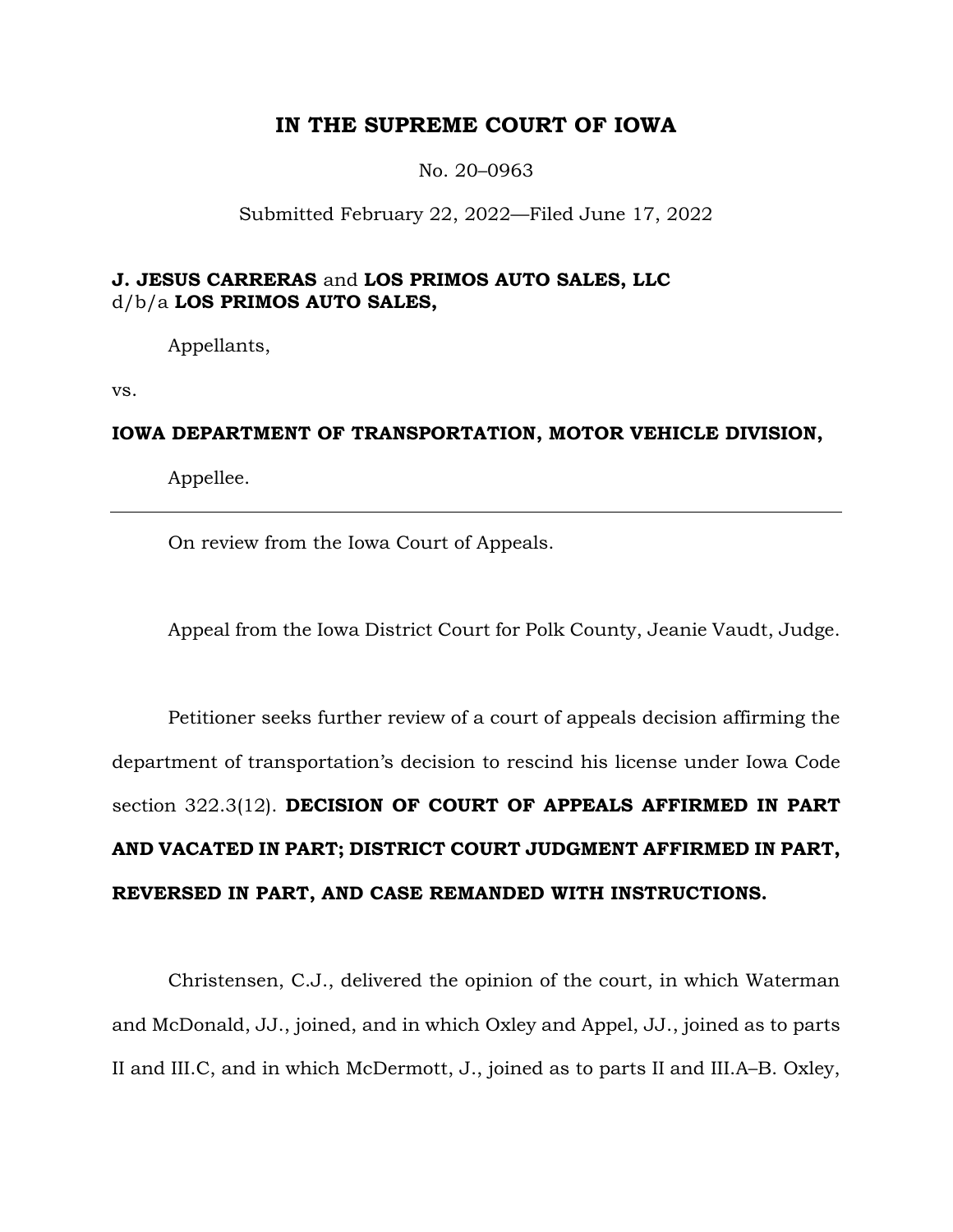J., filed an opinion concurring in part and dissenting in part, in which Appel, J., joined. McDermott, J., filed an opinion concurring in part and dissenting in part. Mansfield, J., took no part in the consideration or decision of the case.

Todd M. Lantz (argued) and Elisabeth A. Archer of the Weinhardt Law Firm, Des Moines, for appellants.

Thomas J. Miller, Attorney General, Michelle E. Rabe (argued), Assistant Attorney General, for appellee.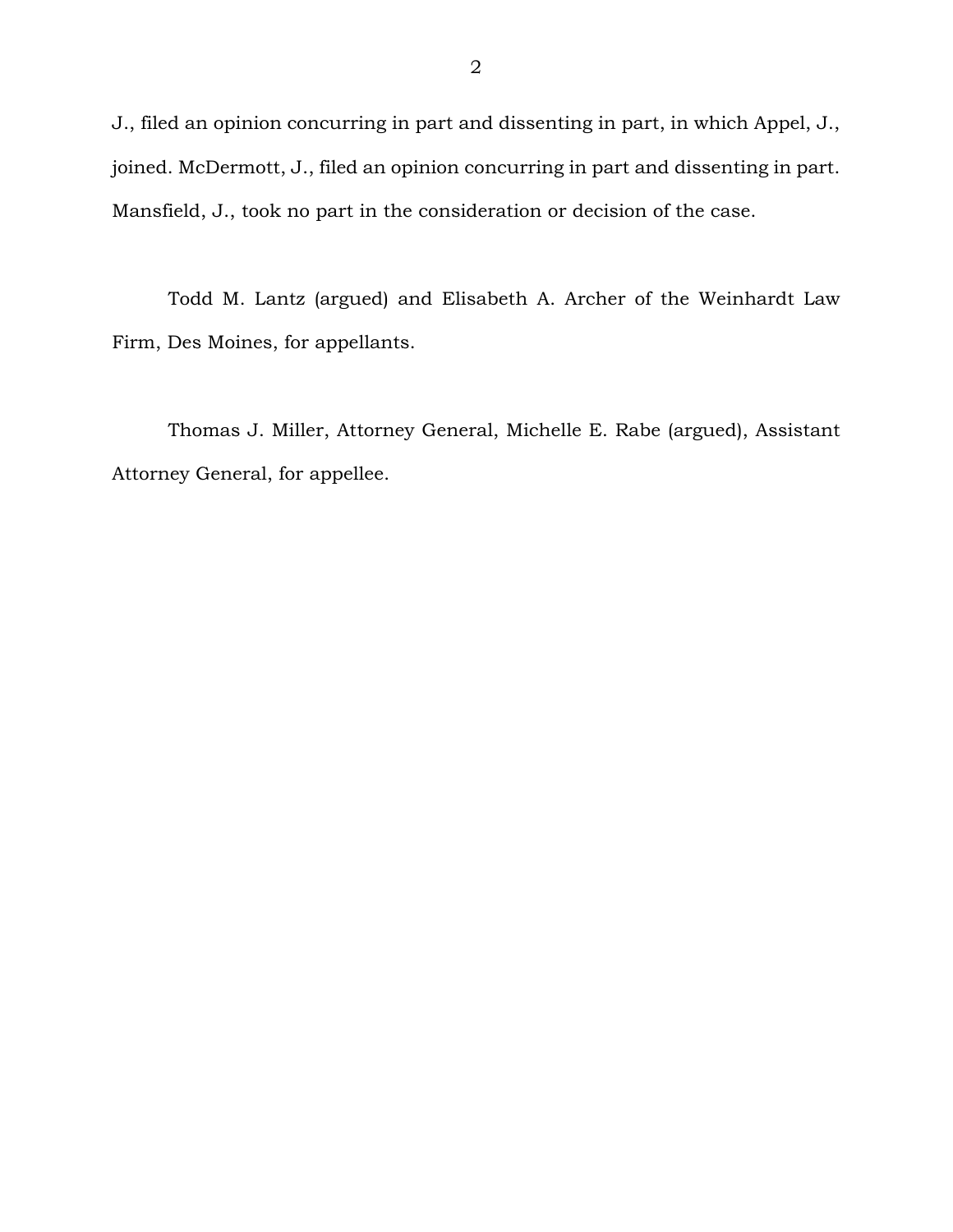#### **CHRISTENSEN, Chief Justice.**

This case presents a question of first impression involving the statutory interpretation of Iowa Code section 322.3(12) (2019). Specifically, we must determine whether a motor vehicle dealer licensee's federal structuring conviction for splitting cash deposits into several business accounts to avoid a federal reporting requirement is "in connection with selling or other activity relating to motor vehicles." *Id.* We also must determine whether there is substantial evidence for the license revocation and how the five-year license revocation period under section 322.3(12) operates.

The administrative law judge reversed the license revocation because the structuring conviction was not referencing or concerning the sale of motor vehicles. On appeal, the reviewing officer, district court, and court of appeals each determined that the structuring offense had a sufficient relation or nexus to the sale or other activity relating to motor vehicles and revocation was consistent with the purpose of chapter 322. However, the district court and court of appeals disagreed on how the five-year revocation operated: the district court determined the five-year period ran from the termination of judicial review proceedings, while the court of appeals held the license revocation could only occur within five years from the date of the conviction.

For the reasons explained below, we hold this structuring conviction involving the bank deposits of motor vehicle sales proceeds into different business accounts—has a sufficient relation or nexus to be considered an "indictable offense in connection with selling or other activity relating to motor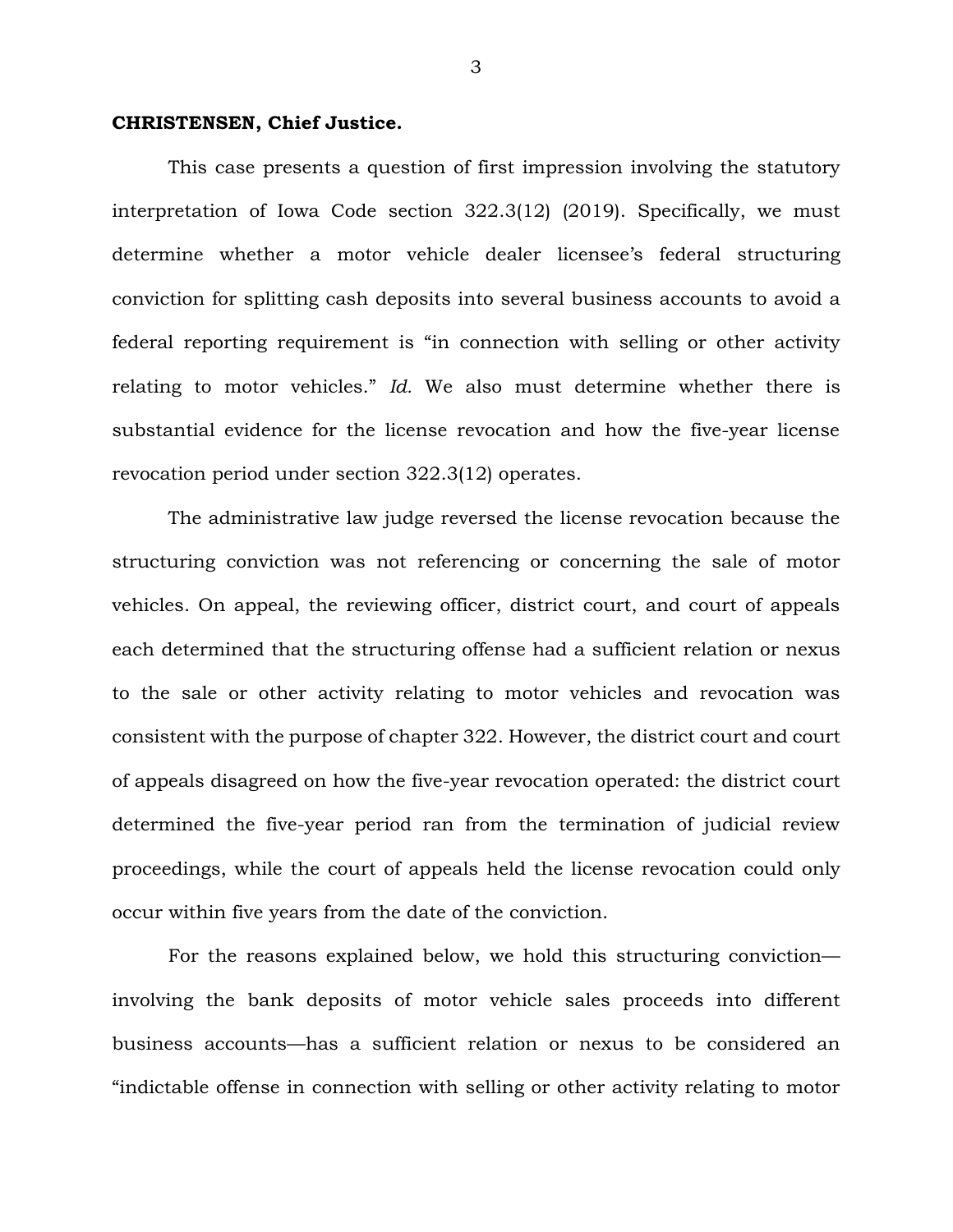vehicles." *Id.* We determine there is substantial evidence to revoke the motor vehicle dealer license. While Carreras's revocation started on the date of conviction, the revocation was stayed pending Carreras's challenge to the revocation order. The revocation period shall be extended by the length of the stay.

### **I. Background Facts and Proceedings.**

Husband and wife Jesus and Martha Carreras owned and operated Los Primos Auto Sales vehicle dealership in Des Moines.<sup>1</sup> In August 2017, Jesus and Martha Carreras were charged with multiple federal financial crimes related to the operation of their business. On September 6, 2018, Jesus pleaded guilty to one count of structuring transactions to avoid mandatory reporting requirements in violation of 31 U.S.C. § 5324(a), subsections (1) and (3) in exchange for dismissal of all other charges. On January 24, 2019, Jesus was sentenced to a term of probation.

Jesus admitted to the following as a factual basis for the guilty plea. Los Primos Auto Sales had at least three business accounts. Domestic financial institutions have a legal obligation to report transactions in excess of \$10,000. *See* 26 U.S.C. § 6050I. From January 2014 to April 2017, Jesus and Martha Carreras, on one or more occasions, deliberately broke up cash deposits from Los Primos motor vehicle sale proceeds into amounts less than \$10,000. These deposits were placed into their business accounts. Specifically, the deposits were

<sup>1</sup>We will refer to all petitioners, Jesus and Martha Carreras and their business, Los Primos Auto Sales, LLC, collectively as "Carreras" unless context dictates need for reference to a specific petitioner.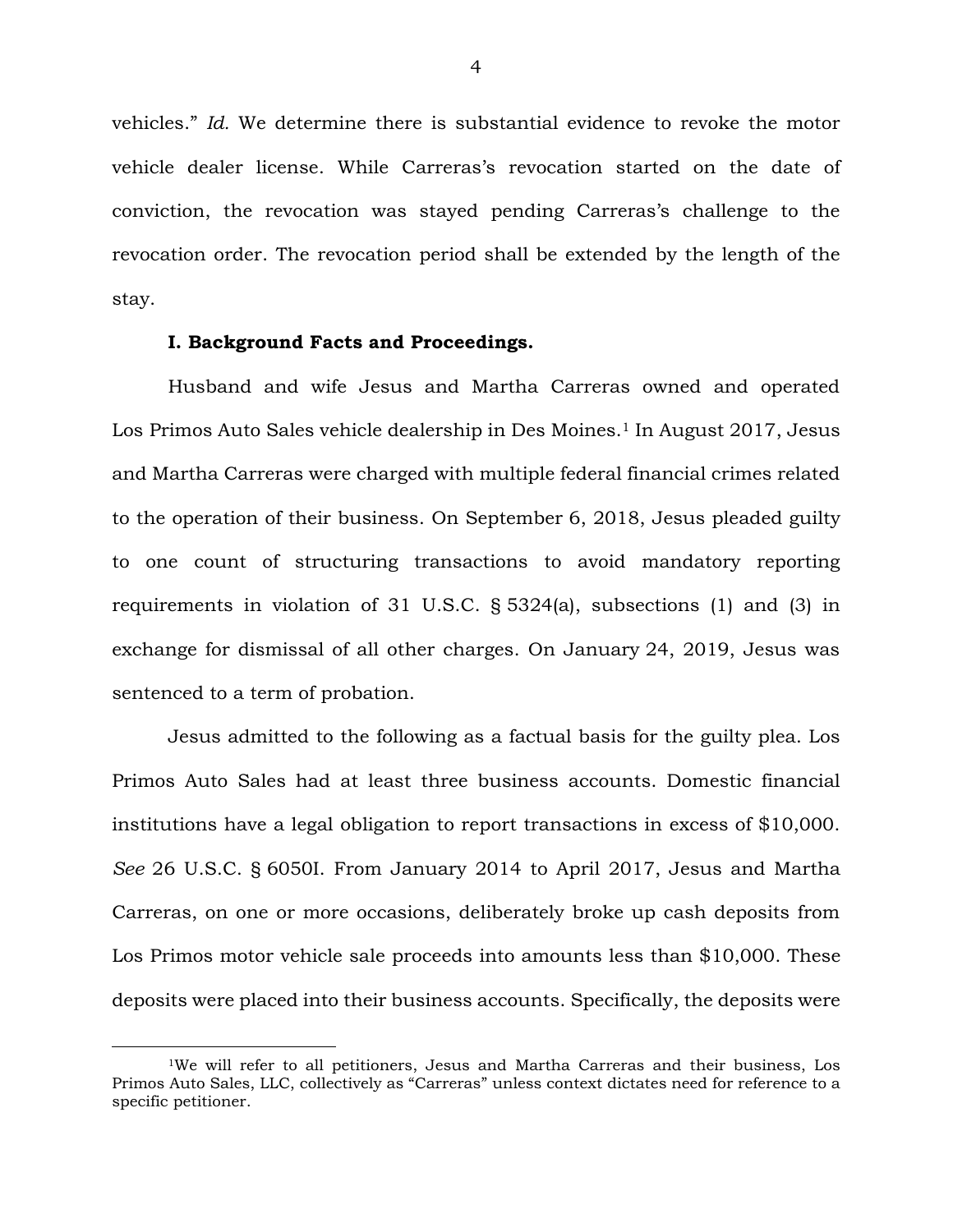made in a manner to evade reporting obligations or "cause the financial institutions to fail to report transactions in excess of \$10,000." The structured deposits combined for an amount of at least \$111,835.

On April 2, 2019, the Iowa Department of Transportation (DOT) officially notified Carreras that it was revoking its Motor Vehicle Dealer License for a period of five years effective April 22 under Iowa Code section 322.3(12) because of the structuring conviction. The official notice also provided that the DOT would place the license on an automatic stay order if Carreras requested a revocation hearing. On April 16, Carreras timely appealed the license revocation, and the license revocation was placed on an automatic stay throughout the administrative proceedings. The assigned administrative law judge (ALJ) issued a proposed decision that rescinded the license revocation. The DOT appealed, and the reviewing officer reversed the ALJ's proposed decision.

On October 31, Carreras filed for judicial review of the license revocation in district court. The next day, Carreras filed a request with the DOT to stay the enforcement of the license revocation during the judicial review. The DOT previously informed Carreras that he would "need to file the request for stay in District Court" because the DOT "no longer ha[d] jurisdiction." Carreras responded that Iowa Code chapter 17A did not require "a motion in district court before the agency can grant a stay." The DOT concluded by stating that it would leave the decision of a stay "to the district court and [the DOT] do[es] plan to oppose it." On November 8, Carreras filed an application to stay the license revocation with the district court pursuant to the DOT's request. The district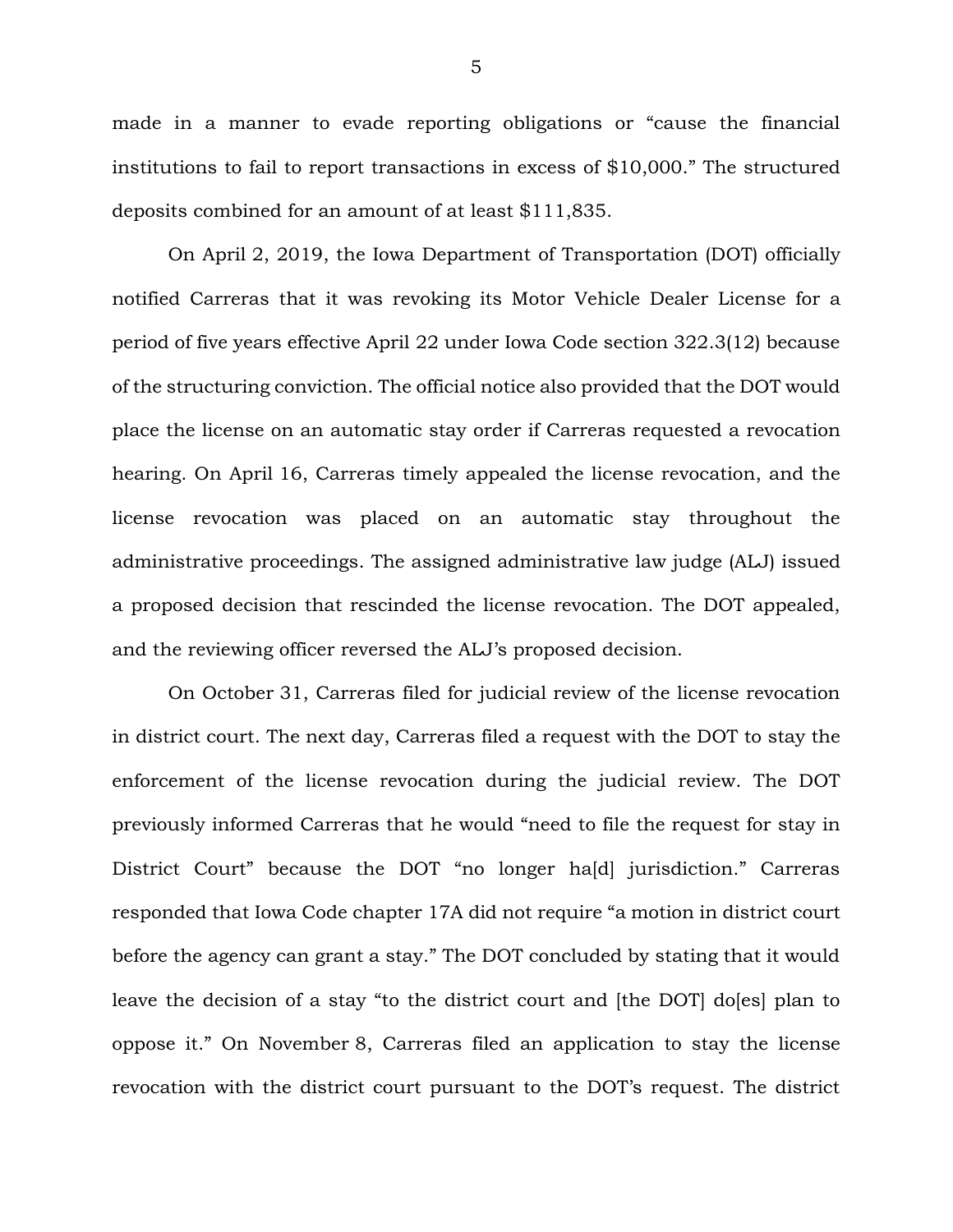court granted a temporary stay of the license revocation, concluding Los Primos would suffer an irreparable injury if the revocation was imposed during the proceedings.

The district court later upheld the DOT's license revocation and determined the DOT had substantial evidence to do so. Carreras filed a notice of appeal on the license revocation. The district court stayed enforcement of the license revocation until the completion of the appeal but tolled the entirety of the five-year revocation period. Carreras filed a separate notice of appeal regarding the tolling period. We consolidated those appeals and transferred the case to the court of appeals, which upheld the DOT's decision to rescind Carreras's license under section 322.3(12) and concluded the DOT had substantial evidence to do so. However, the court of appeals determined the district court lacked the authority to toll the five-year license revocation period under the specific language of section 322.3(12). Carreras sought further review on the license revocation issue. The DOT resisted, and we granted further review.

#### **II. Standard of Review.**

"Iowa Code section 17A.19 governs judicial review of this agency action." *Good v. Iowa Dep't of Hum. Servs.*, 924 N.W.2d 853, 860 (Iowa 2019) (quoting *Cox v. Iowa Dep't of Hum. Servs.*, 920 N.W.2d 545, 549 (Iowa 2018)). "We apply the standards set forth in Iowa Code chapter 17A in our judicial review of agency decision-making to determine whether our conclusion is the same as the district court." *Id.* (quoting *Brewer-Strong v. HNI Corp.*, 913 N.W.2d 235, 242 (Iowa 2018)). "We affirm the district court decision when we reach the same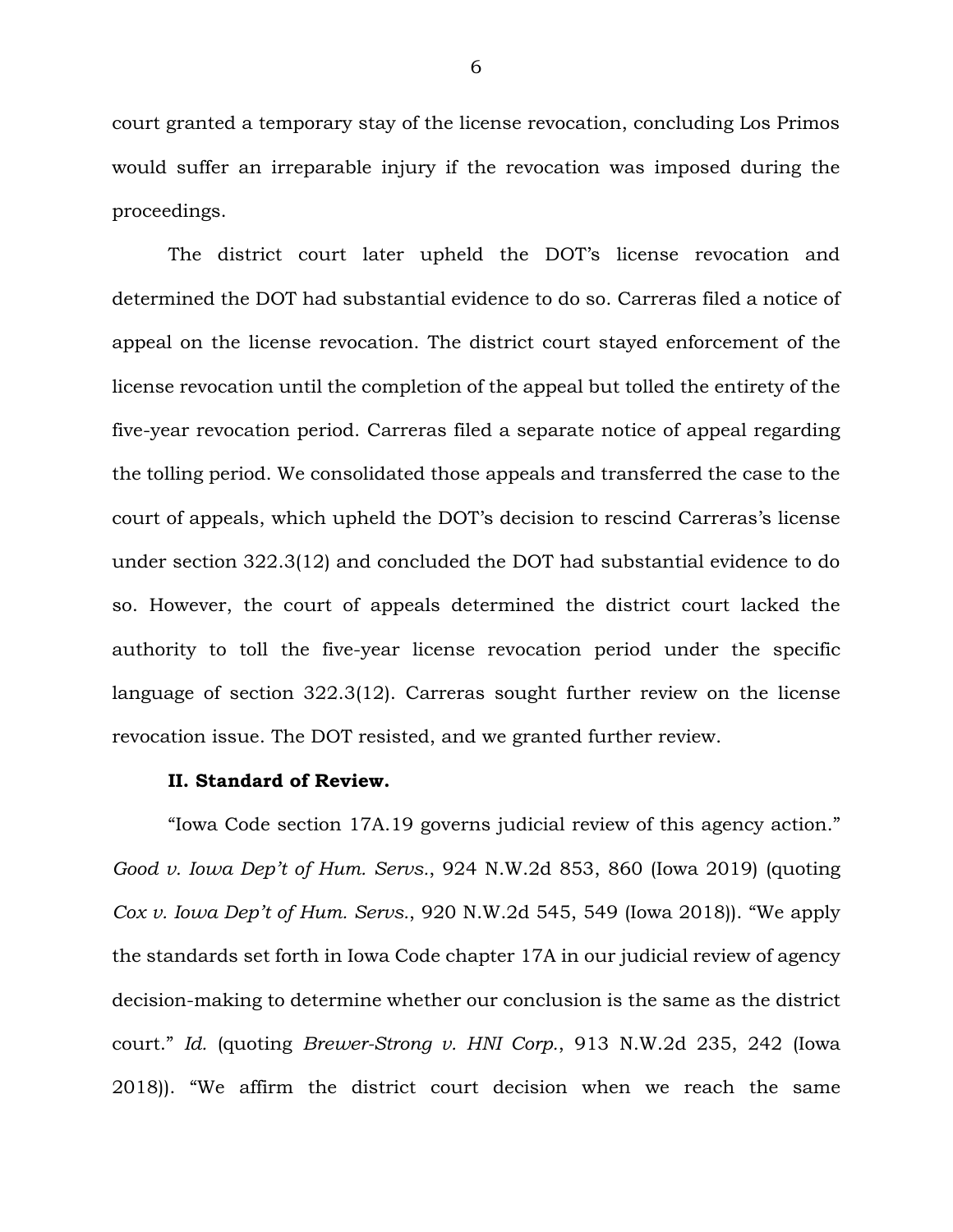conclusion." *Id.* (quoting *Brewer-Strong*, 913 N.W.2d at 242). However, we may reverse the agency action if it "prejudiced the substantial rights of the petitioner and if the agency action falls within one of the criteria listed in section 17A.19(10)(*a*) through (*n*)." *Id.* (quoting *Brewer-Strong*, 913 N.W.2d at 242).

On appeal, Carreras contends the agency action violated sections 17A.19(10)(*b*) and (10)(*c*). Iowa Code §§ 17A.19(10)(*b*) (authorizing relief if the agency action is "in violation of any provision of law"), (*c*) (authorizing relief if the agency action is "[b]ased upon an erroneous interpretation of a provision of law whose interpretation has not clearly been vested by a provision of law in the discretion of the agency"). Thus, we review the statutory interpretation at issue for errors of law but give deference to the agency's application of the law to the facts. *See Neal v. Annett Holdings, Inc.*, 814 N.W.2d 512, 518 (Iowa 2012); *Drake Univ. v. Davis*, 769 N.W.2d 176, 183 (Iowa 2009).

Carreras also contends the agency's action violated section 17A.19(10)(*f*). Iowa Code § 17A.19(10)(*f*) (authorizing relief if the agency action is "[b]ased upon a determination of fact clearly vested by a provision of law in the discretion of the agency that is not supported by substantial evidence in the record before the court when that record is viewed as a whole"). "When reviewing a finding of fact for substantial evidence, we judge the finding 'in light of all the relevant evidence in the record cited by any party that detracts from that finding as well as all of the relevant evidence in the record cited by any party that supports it.' " *Cedar Rapids Cmty. Sch. Dist. v. Pease*, 807 N.W.2d 839, 845 (Iowa 2011) (quoting Iowa Code § 17A.19(10)(*f*)(3)). "Our task, therefore, is not to determine whether the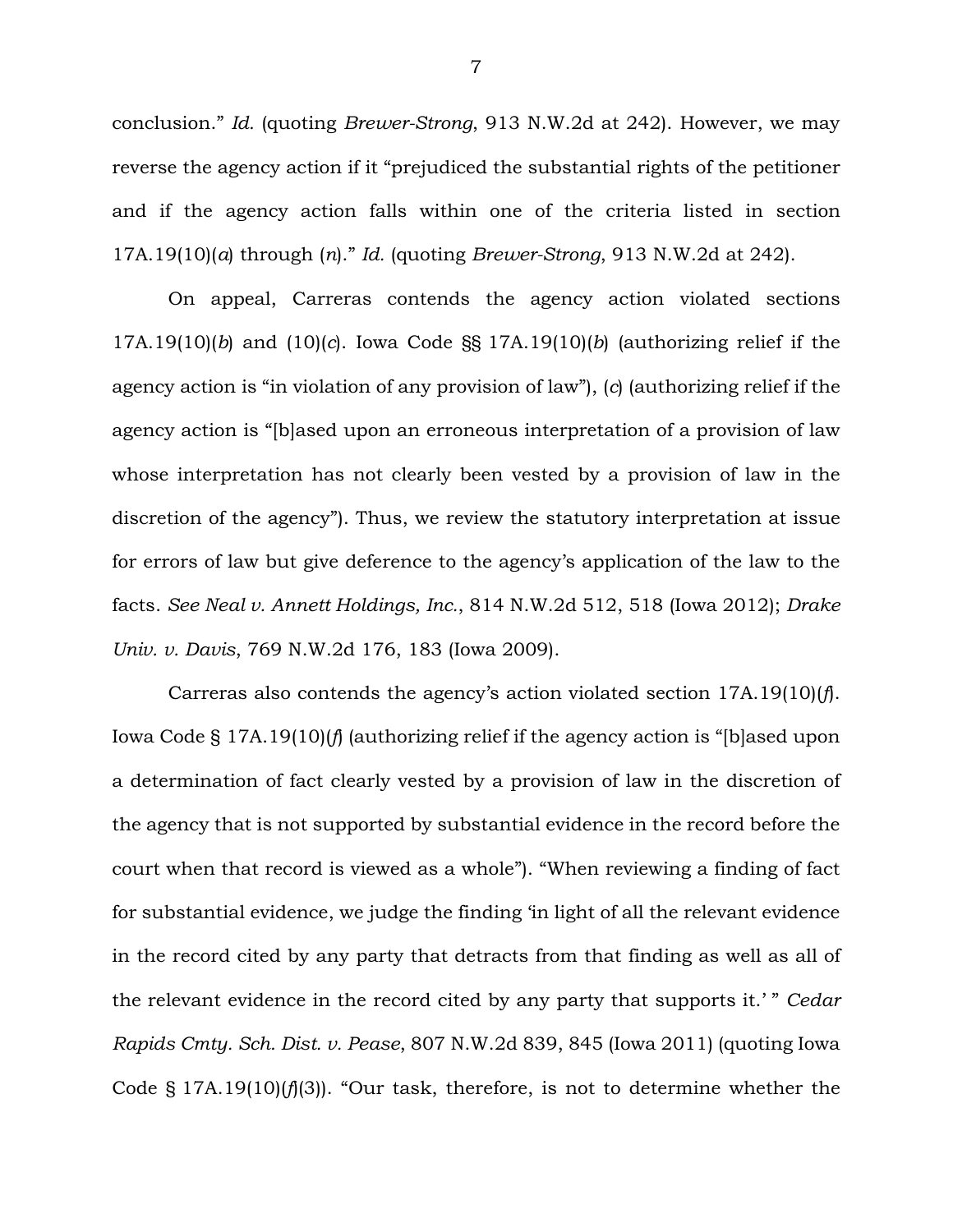evidence supports a different finding; rather, our task is to determine whether substantial evidence, viewing the record as a whole, supports the findings actually made." *Id.* 

#### **III. Analysis.**

Iowa Code chapter 322 regulates motor vehicle manufacturers, distributors, wholesalers, and dealers. Parties who are interested in selling motor vehicles in Iowa must acquire a motor vehicle dealer license with an application through the DOT. *Id.* §§ 322.4 (describing the application for a motor vehicle dealer license), .6 (listing the grounds for denial of a motor vehicle dealer license), .7 (describing the contents of a motor vehicle dealer license). "The [DOT] may revoke or suspend the license of a retail motor vehicle dealer if, after notice and hearing by the department of inspections and appeals, it finds that the licensee has been guilty of an act which would be a ground for the denial of a license under section 322.6." *Id.* § 322.9(1); *see also* Iowa Admin. Code r. 761— 425.62(1) (describing how the DOT can suspend or revoke a license if the licensee fails to comply with Iowa Code chapter 322). A licensee may seek judicial review of the DOT's action in accordance with Iowa Code chapter 17A when the DOT suspends or revokes a motor vehicle dealer's license. Iowa Code § 322.10.

One of the grounds for license revocation or suspension under section 322.6 is when the licensee "has not complied with the provisions of this chapter." *Id.* § 322.6(1)(*b*). Iowa Code section 322.3 provides a list of "[p]rohibited acts." *Id.* § 322.3. The DOT specifically revoked Carreras's license under Iowa Code section 322.3(12) which states in full: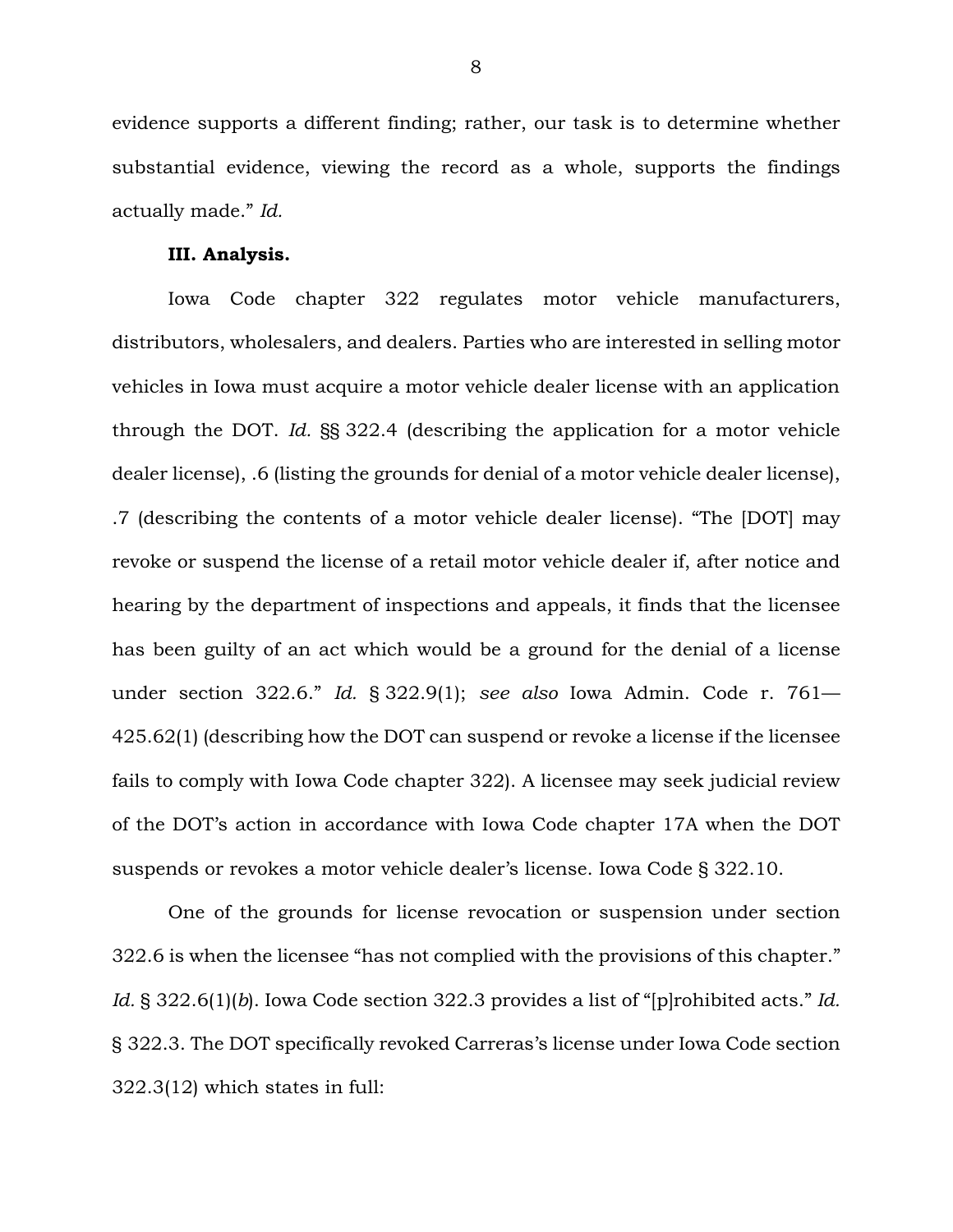A person who has been convicted of a fraudulent practice, has been convicted of three or more violations of section 321.92, subsection 2, or section 321.99, has been convicted of three or more violations of subsection 16 of this section in the previous three-year period, *or has been convicted of any other indictable offense in connection with selling or other activity relating to motor vehicles, in this state or any other state, shall not for a period of five years from the date of conviction* be an owner, salesperson, employee, officer of a corporation, or representative of a licensed motor vehicle dealer or represent themselves as an owner, salesperson, employee, officer of a corporation, or representative of a licensed motor vehicle dealer.

*Id.* § 322.3(12) (emphasis added).<sup>2</sup>

**A. "In Connection With."** Our first question is whether Carreras's structuring conviction is an "other indictable offense *in connection with* selling or other activity relating to motor vehicles" under section 322.3(12). *Id.* (emphasis added). The decisions below and the parties' briefs detail a wide range of possible interpretations.

The ALJ rescinded the DOT's license revocation, defining the phrase "in connection with" as "in reference to" based on the phrase's common meaning within the context of section 322.3(12). The ALJ determined the structuring offense was not "in reference to" motor vehicle sales because a "structuring conviction does not concern itself with the source of the unlawfully deposited money." The reviewing officer reversed the ALJ's proposed decision and interpreted section 322.3(12) broadly for the purpose of public protection. *See id.* § 322.15(1) (providing that "[a]ll provisions of this chapter shall be liberally

<sup>2</sup>Iowa Code section 322.6(1)(*d*) contains a similar ground for denial or revocation of a license: "The applicant has been convicted of a fraudulent practice or any indictable offense in connection with selling or other activity relating to motor vehicles." Notably absent in section  $322.6(1)(d)$  is a revocation period or a start date as compared to section  $322.3(12)$ .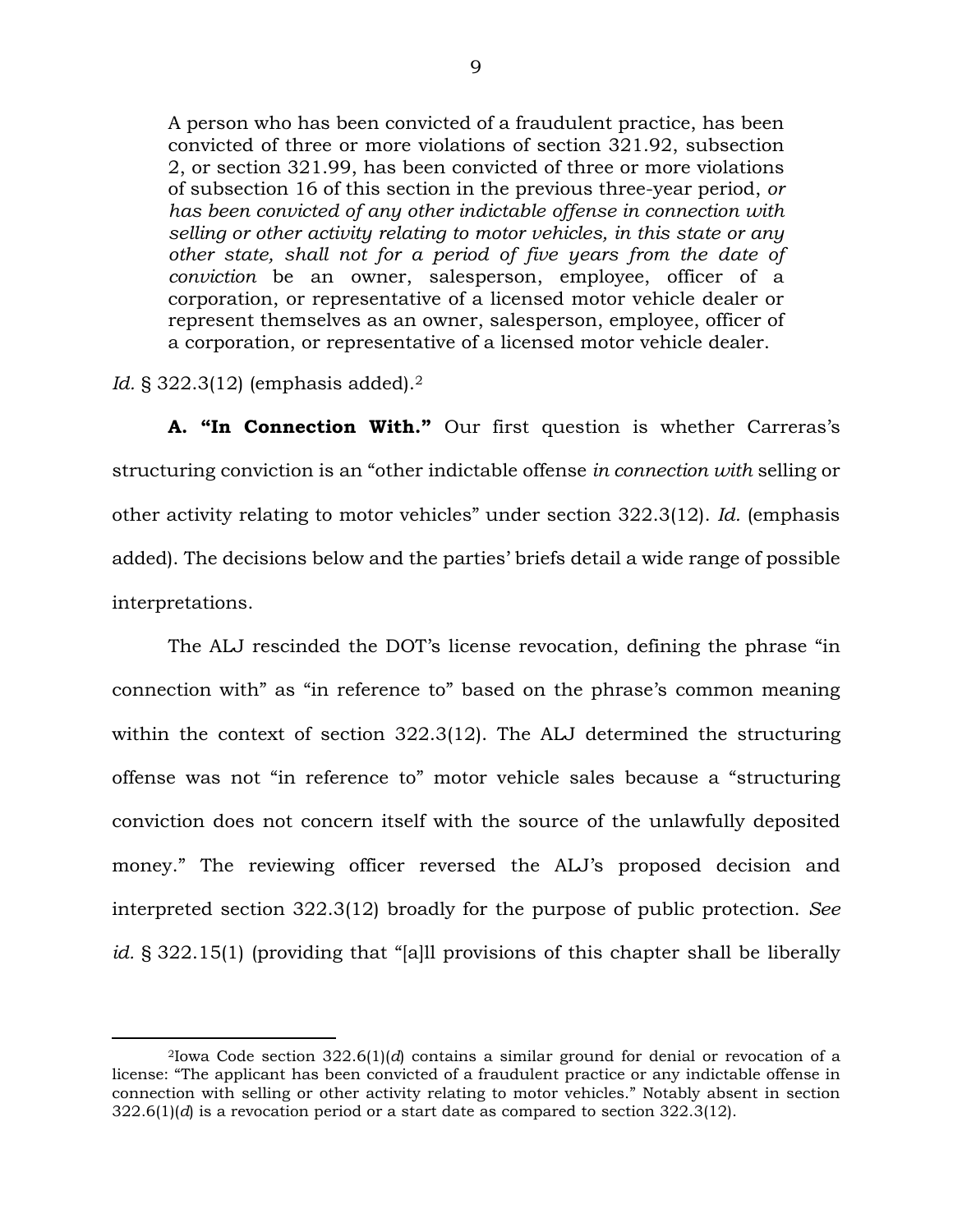construed"). In doing so, the reviewing officer concluded a "nexus" existed between the structuring offense and motor vehicle transactions at Los Primos to satisfy section 322.3(12).

On judicial review, the district court agreed with the reviewing officer. The district court explained that "in connection with" only required a "relation and nexus" and noted that "but for" the sale of motor vehicles, the structuring offense would not have occurred. It also concluded this interpretation was consistent with chapter 322's intention to protect the public. The court of appeals also applied a similar "relation or nexus" test to determine that structuring deposits into separate dealership bank accounts is an "indictable offense in connection with selling or other activity relating to motor vehicles." Likewise, it applied the *ejusdem generis* doctrine to section 322.3(12) to conclude that "indictable offense" included offenses with an "evasive nature" which included structuring. The court of appeals also believed these interpretations were consistent with chapter 322's public-protection purpose.

On appeal, Carreras claims that the ALJ's interpretation of "in connection with" was correct. Alternatively, Carreras suggests that we interpret "in connection with" to require the underlying offense to "embolden or facilitate" the sale or other activity relating to motor vehicles, analogous to an interpretation of a federal sentencing enhancement where "the [defendant] . . . used or possessed any firearm or ammunition *in connection with* another felony offense." U.S.S.G. § 2K2.1(b)(6)(B) (2019) (emphasis added); *see, e.g.*, *United States v. Jeffries*, 587 F.3d 690, 694–95 (5th Cir. 2009) (requiring that the firearm facilitate or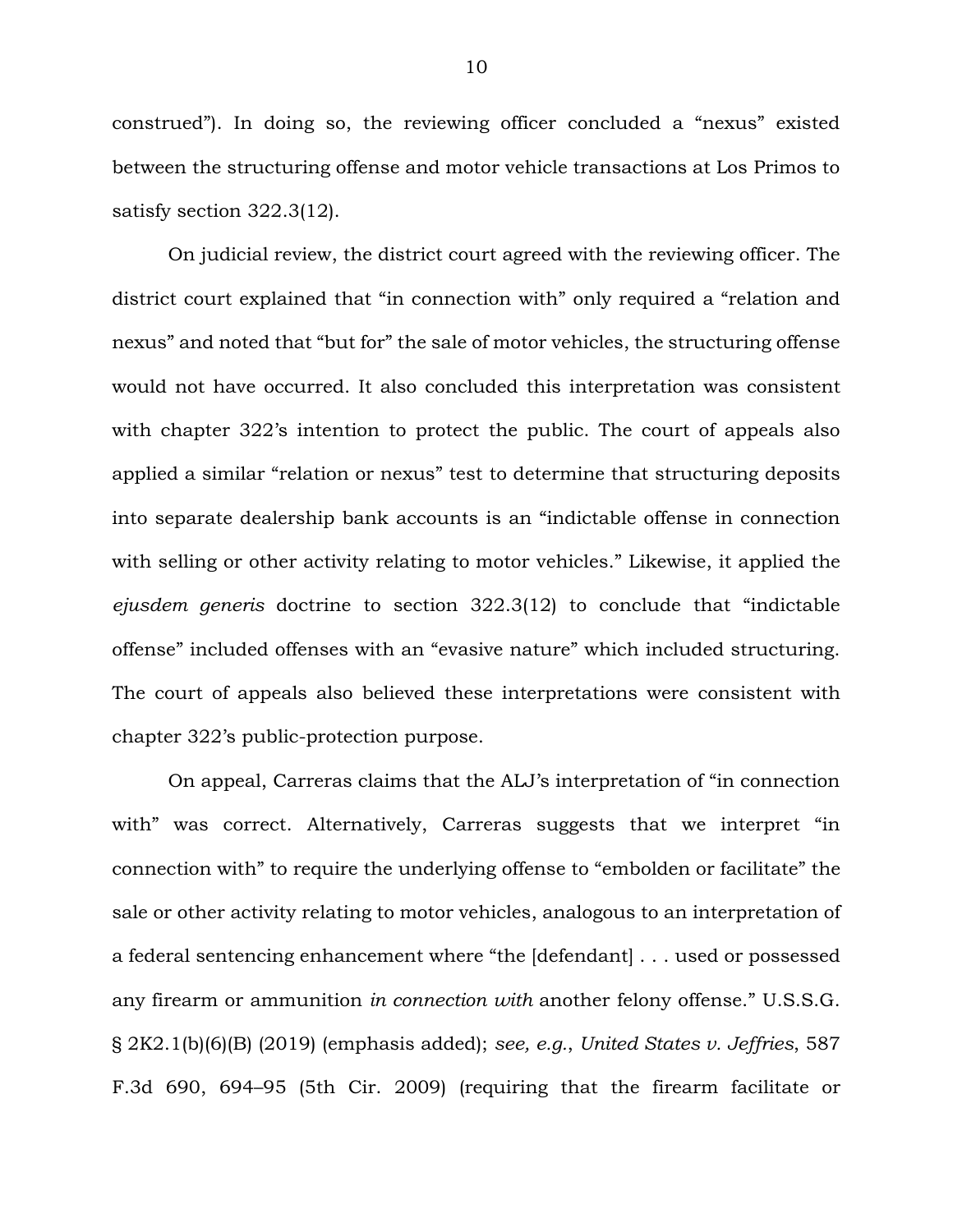potentially facilitate the felony). The DOT supports the interpretations from the reviewing officer, district court, and the court of appeals.

"The first step in our statutory interpretation analysis is to determine whether the statute is ambiguous." *State v. Zacarias*, 958 N.W.2d 573, 581 (Iowa 2021) (quoting *State v. Ross*, 941 N.W.2d 341, 346 (Iowa 2020)). "Our inquiry ends with the plain language if the statute is unambiguous." *Id.* A statute is ambiguous " 'if reasonable minds could differ or be uncertain as to the meaning of the statute' based on the context of the statute." *Id.* (quoting *Ross*, 941 N.W.2d at 346). If a statute is ambiguous, we "rely on principles of statutory construction to resolve the ambiguity." *Id.* (quoting *Ross*, 941 N.W.2d at 346). The differing interpretations throughout these proceedings show reasonable minds disagree as to the interpretation of section 322.3(12). Thus, we turn to our tools of statutory construction to help determine the meaning of "in connection with" in the context of Iowa Code section 322.2(13).

The legislature did not define "in connection with" in this section. If the legislature has not provided a definition, we may refer "to prior decisions of this court and others, similar statutes, dictionary definitions, and common usage." *Good*, 924 N.W.2d at 860 (quoting *State v. Romer*, 832 N.W.2d 169, 179 (Iowa 2013)). "[O]ur goal 'is to ascertain legislative intent in order, if possible, to give it effect.' " *State v. Coleman*, 907 N.W.2d 124, 136 (Iowa 2018) (quoting *State v. Finders*, 743 N.W.2d 546, 548 (Iowa 2008)). "To ascertain legislative intent, we examine 'the language used, the purpose of the statute, the policies and remedies implicated, and the consequences resulting from different interpretations.' "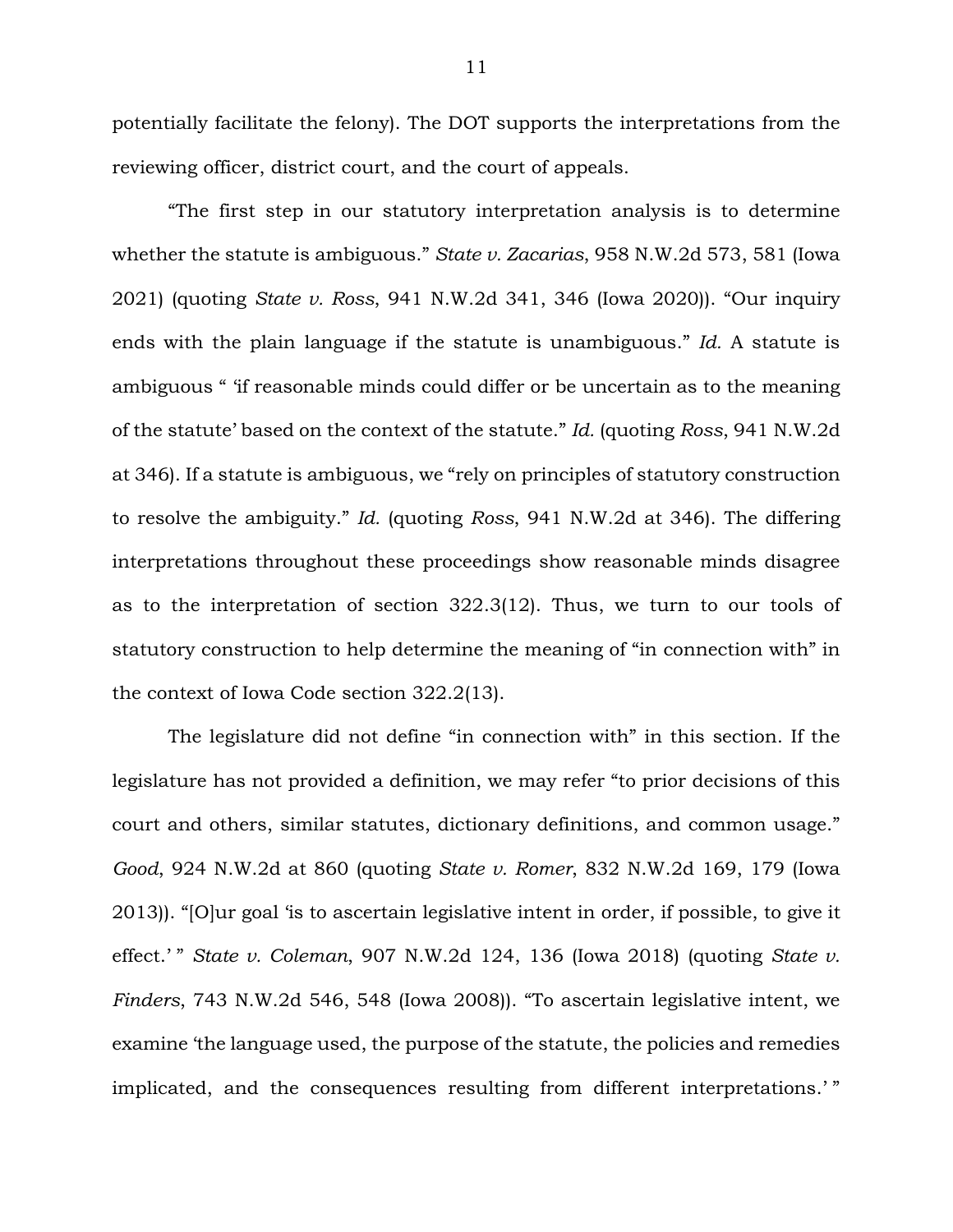*Albaugh v. The Reserve*, 930 N.W.2d 676, 683 (Iowa 2019) (quoting *Des Moines Flying Serv., Inc. v. Aerial Servs.*, *Inc.*, 880 N.W.2d 212, 220 (Iowa 2016)). "It is not our role to 'change the meaning of a statute.' " *Zacarias*, 958 N.W.2d at 582 (quoting *Ross*, 941 N.W.2d at 347).

We have generally stated that chapter 322's purpose is to protect the public. *See State v. Miner*, 331 N.W.2d 683, 687 (Iowa 1983); *State v. Lindsey*, 165 N.W.2d 807, 808 (Iowa 1969). Section 322.15 illustrates two objectives on how chapter 322 is designed to do so. The first objective is to deter "the practice or commission of fraud in the sale, barter, or disposition of motor vehicles at retail." Iowa Code § 322.15(1). The second objective is that "*irresponsible, unreliable, or dishonest persons* may be prevented from engaging in the business of selling, bartering, or otherwise dealing in motor vehicles." *Id.* (emphasis added). Essentially, the first objective is aimed at preventing certain actions during motor vehicle sales, while the other is aimed at preventing certain individuals from selling motor vehicles. Both of these objectives are entitled to the benefit of liberal construction. *Id.*

"[T]his court [has] noted that 'in connection with' is a broad term that conveys a legislative intent to cover a wide range of situations." *Adams v. City of Des Moines*, 629 N.W.2d 367, 370 (Iowa 2001); *see also Seymour v. Chi. & Nw. Ry. Co.*, 124 N.W.2d 157, 161 (Iowa 1963) ("The words 'in connection with' are broad, and have been so construed by the courts."); *Stromberg Hatchery v. Iowa Emp. Sec. Comm'n*, 33 N.W.2d 498, 500–02 (Iowa 1948) (interpreting the phrase "in connection with" liberally). A couple of dictionaries define the specific phrase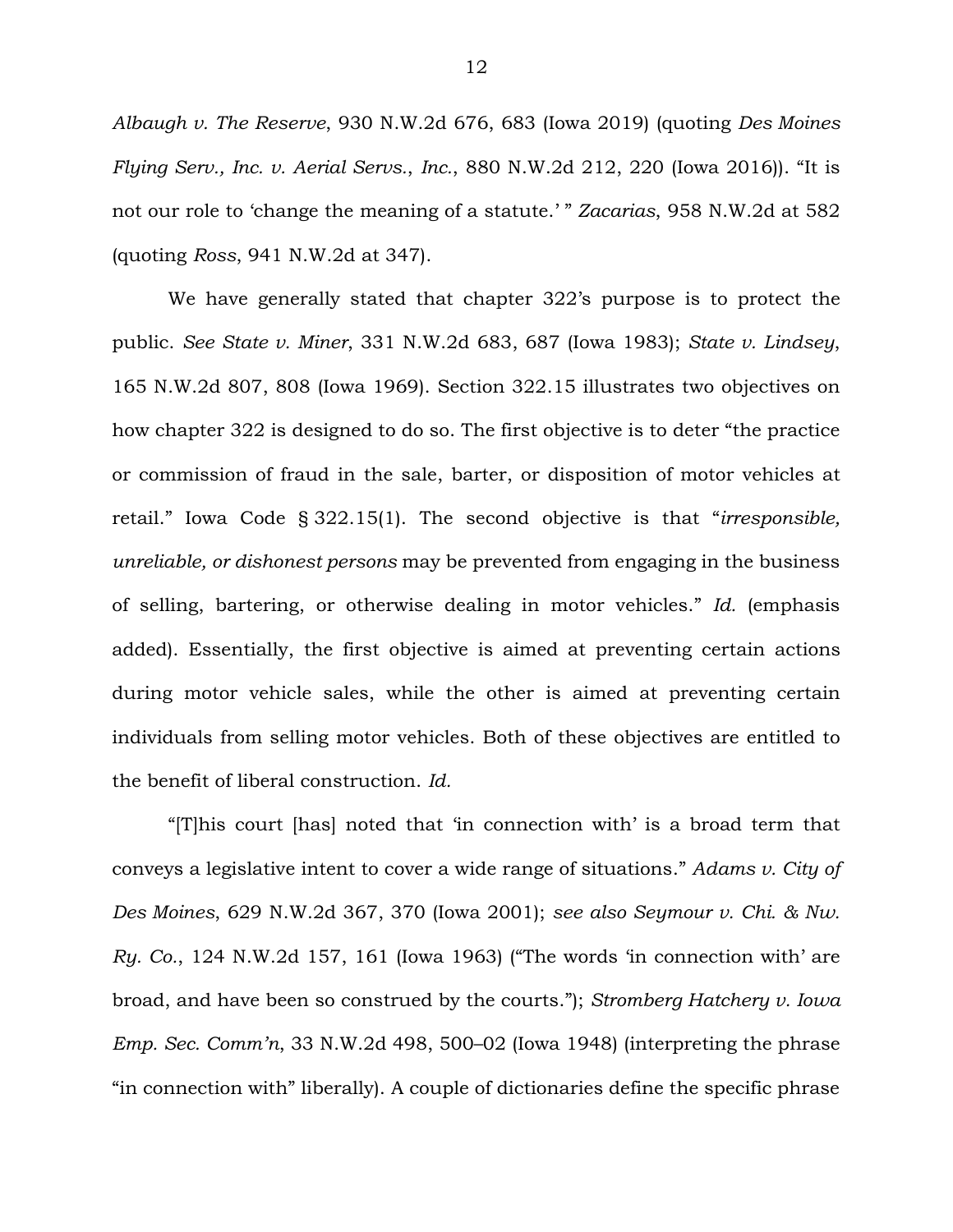"in connection with" as "in relation to (something)." *In connection with*, *Merriam-Webster*, https://www.merriam-

webster.com/dictionary/in%20connection%20with (last visited June 14, 2022); *see also In connection with something*, *Macmillian Dictionary*, https://www.macmillandictionary.com/us/dictionary/american/in-

connection-with-something (last visited June 14, 2022) ("relating to something"). "We note that the legislature did not specify the level of 'connection' required by including 'intrinsically' or some other modifier." *In re Jean-Guy's Used Cars & Parts, Inc.*, 977 A.2d 479, 483 (N.H. 2009); *see, e.g.*, Iowa Code § 543D.17(1)(*c*) ("A conviction . . . of a crime which is *substantially* related to the qualifications, functions, and duties of a person developing real estate appraisals and communicating real estate appraisals to others." (emphasis added)).

These dictionary definitions are consistent with our recent caselaw defining "in connection with" as "related to, linked to, or associated with." *State ex rel. Miller v. Cutty's Des Moines Camping Club, Inc.*, 694 N.W.2d 518, 526 (Iowa 2005) (quoting *Metro. Prop. & Cas. Ins. v. Fitchburg Mut. Ins.*, 793 N.E.2d 1252, 1255 (Mass. App. Ct. 2003); *see Irving v. Emp. Appeal Bd.*, 883 N.W.2d 179, 193 (Iowa 2016) (adopting the definition of statutory unemployment benefits outlined in *Cutty's*). "[R]elated to, linked to, or associated with" only requires a "relation or nexus." *Cutty's*, 694 N.W.2d 518 at 526; *see also Irving*, 883 N.W.2d at 193.

This definition is also consistent with other Iowa licensing statutes that authorize a license revocation when the conviction is "related to" the profession or some certain aspect of it. *See, e.g.*, Iowa Code § 151.9(5) (authorizing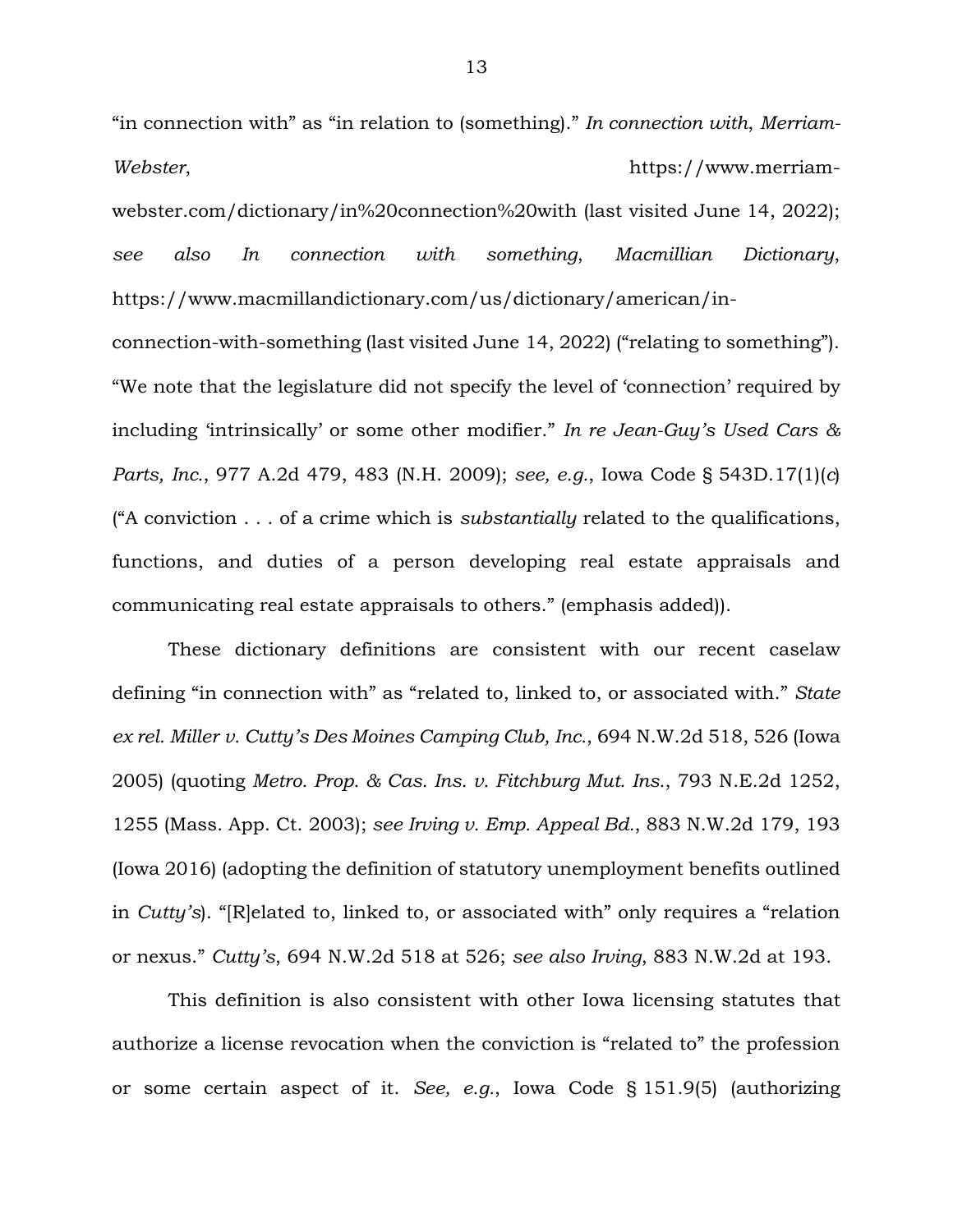revocation of a chiropractor's license for a "[c]onviction of a felony *related to* the profession or occupation of the licensee" (emphasis added));<sup>3</sup> *id.* § 156.15(2)(*a*) (authorizing revocation of a funeral establishment or cremation establishment license based on "any crime *related to* the practice of mortuary science or implicating the establishment's ability to safely perform mortuary science services" (emphasis added)). However, Carreras asks us to construe the phrase "in connection with" more narrowly because the legislature could have used "related to" as it did for license revocation statutes under similar grounds. We are persuaded by the authority that "related to" and "in connection with" should be defined similarly when analyzing section 322.3(12).

Carreras also argued that a different definition is required for "relating to" and "in connection with" because they are both used in the same sentence in section 322.3(12). Had the language read "indictable offense relating to or in connection with selling or other activity," we might be inclined to define the phrases differently due to the disjunctive "or." *Bates v. United Sec. Ins.*, 163 N.W.2d 390, 398 (Iowa 1968) ("As used in its ordinary sense the word 'or' marks an alter[n]ative indicating the various members of the sentence which it connects are to be taken separately."). But in this context, we believe these phrases to be interchangeable.

To say that Carreras was "convicted of structuring in connection with selling motor vehicles" aligns with our precedents and his actions are precisely

<sup>3</sup>Iowa Code section 151.9(5) was later struck from the code in 2020. 2020 Iowa Acts ch. 1103, § 16 (codified at Iowa Code § 151.9 (2021)).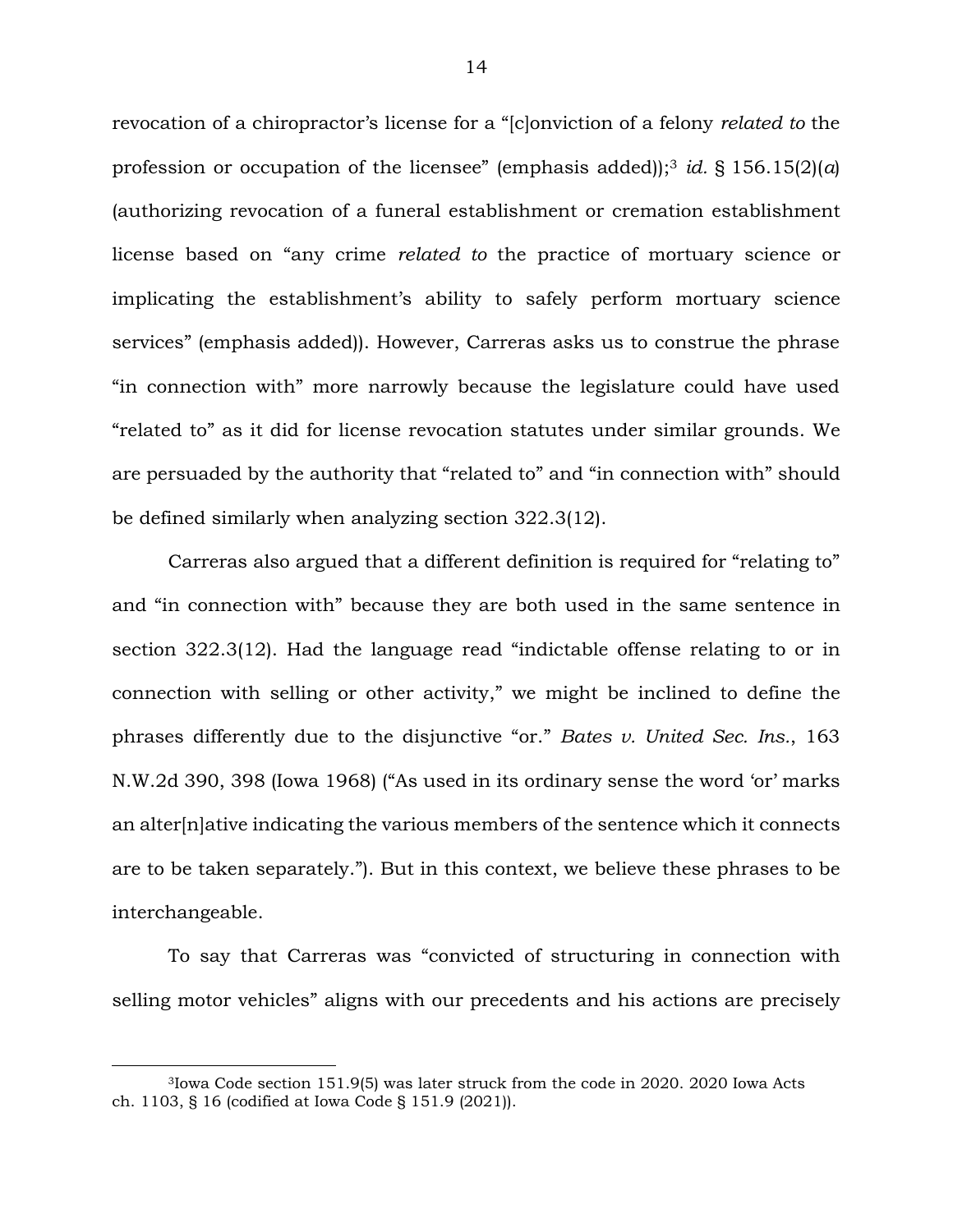within chapter 322's objective to protect the public. Just like in *Cutty's*, "the connection between the sale [of motor vehicles] and the [structuring offense] is plain." 694 N.W.2d 518 at 528. We agree with the district court and court of appeals that the sale of motor vehicles was the sole mechanism for the structuring offense. The plea deal and the ALJ's facts both show a clear threeyear pattern of how deposits would be structured directly after a motor vehicle sale. The structuring offense committed on September 16 and 17 followed this exact pattern. The fact that business deposit accounts were used only amplifies the notion that a relation or nexus existed between the sale of motor vehicles and the structuring offense.

Even if we agreed with Carreras that the connection between structuring and the sale of motor vehicles is too attenuated, deposits into a business account constitute "other activity" relating to motor vehicles. Iowa Code § 322.3(12). An "activity" is defined as "[t]he collective acts of one person or of two or more people engaged in a common enterprise." *Activity*, *Black's Law Dictionary* (11th ed. 2019); *see also Commercial Activity*, *Black's Law Dictionary* (11th ed. 2019) ("An activity, such as operating a business, conducted to make a profit."). Because depositing funds from the sale of motor vehicles into business accounts constitutes part of the motor vehicle business operations, it qualifies as "other activity" related to motor vehicles. After all, the sums deposited in violation of the structuring law were comprised of the proceeds of vehicle sales.

Moreover, our conclusion that a structuring conviction has a sufficient relation or nexus to either motor vehicle sales or deposits into a licensee's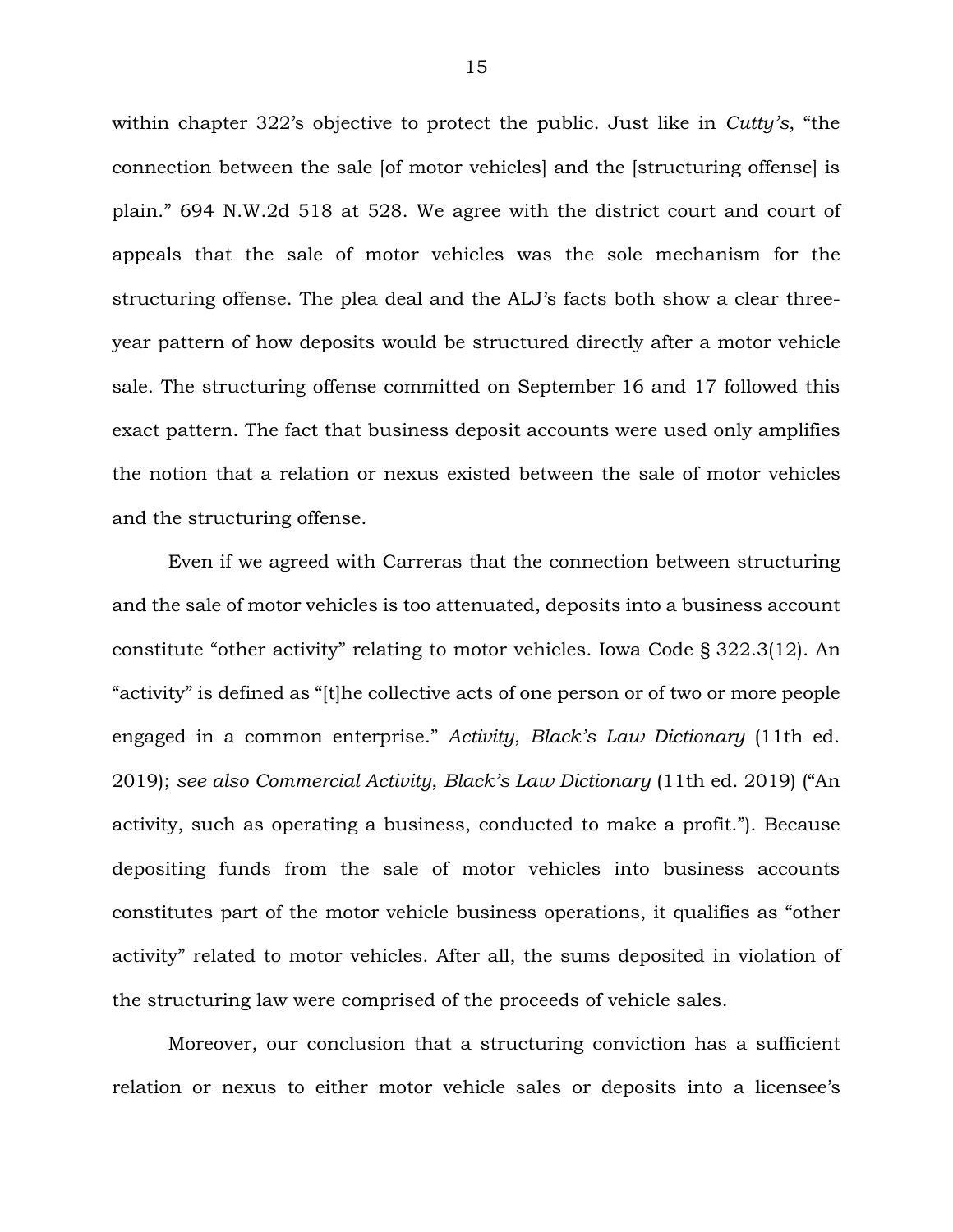business account to be considered an "indictable offense in connection with selling or other activity relating to motor vehicles" is consistent with the statute's purpose. Our decision in *Cutty's* provides a comparable illustration. There, we examined whether an unfair practice in connection with the sale of any merchandise under the Iowa Consumer Fraud Act included conduct occurring after the sale. *Cutty's*, 694 N.W.2d at 525–29 (examining whether an aggressive collection campaign for nonpayment of dues was in connection with the sale of undivided interests of campground property). In the absence of a legislative definition of "in connection with," we determined that there only needed to be "some relation or nexus between" the unfair practice and the sale of merchandise. *Id.* at 526. This broad definition aligned with the text and purpose of the Iowa Consumer Fraud Act to bar unfair practices that can occur after the sale. *Id.* at 525–26.

Similar to the Iowa Consumer Fraud Act's text and purpose, section 322.2(12)'s text and purpose mandate a broad reading of "in connection with." Like an "unfair practice," an "indictable offense" includes a broader range of conduct than what is included in a "fraudulent practice." *See Cutty's*, 694 N.W.2d at 527 (emphasizing the difference between an unfair practice and fraudulent practice). *Compare* Iowa Code § 801.4(8) (" 'Indictable offense' means an offense other than a simple misdemeanor."), *with id.* § 714.8 (defining "fraudulent practice"). The textual development of section 322.3(12) supports this comparison. From its inception in 1999 up until 2009, section 322.3(12) allowed a license revocation or suspension only if "[a] person [was] convicted of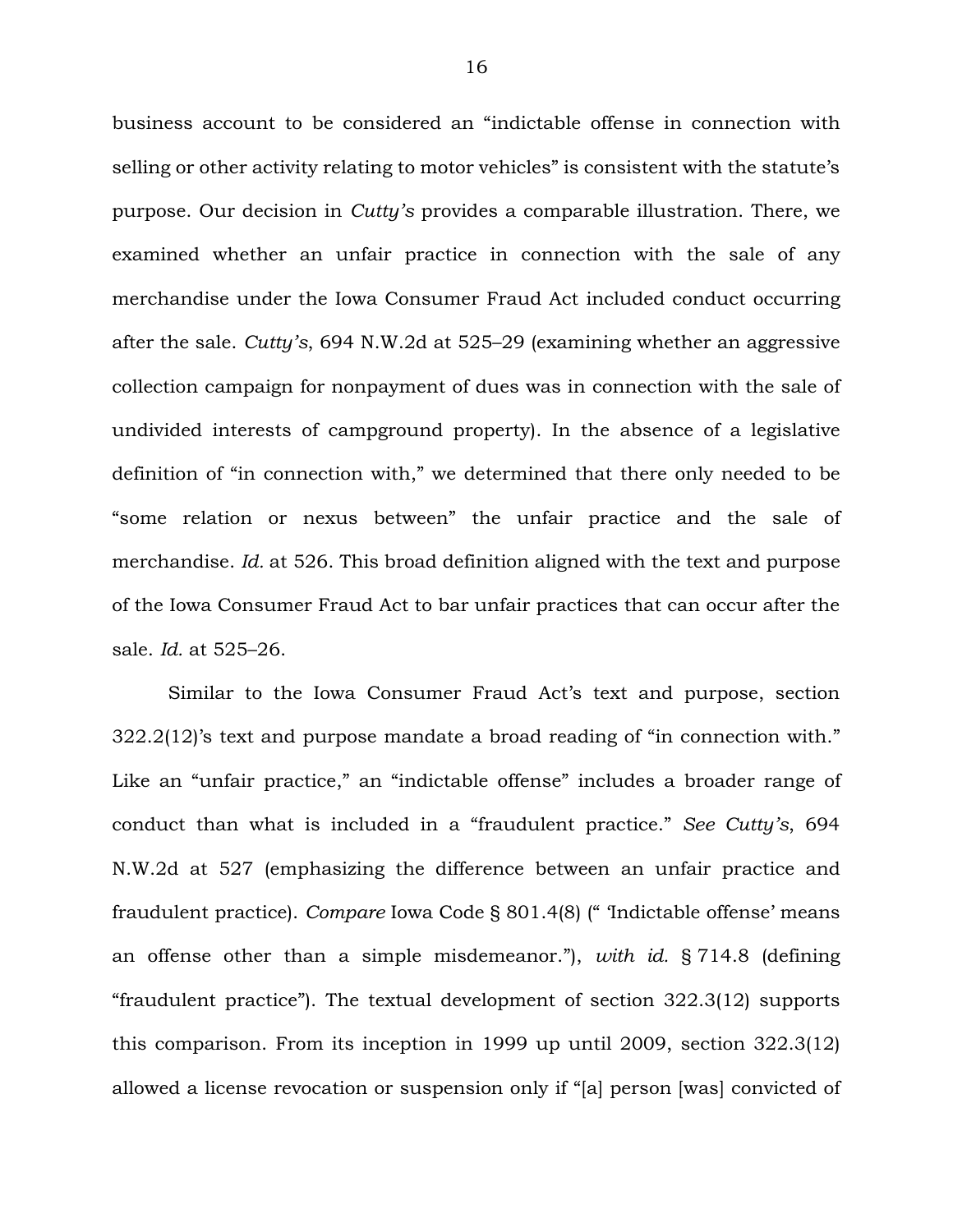a fraudulent practice in connection with selling, bartering, or otherwise dealing in motor vehicles." Iowa Code § 322.3(12) (2009). In 2009, section 322.3(12) was amended to allow a license revocation or suspension if "[a] person [was] convicted of a fraudulent practice *or any other indictable offense* in connection with selling *or other activity relating to* motor vehicles." 2009 Iowa Acts ch. 130, § 35 (codified as amended at Iowa Code § 322.3(12) (2011)) (emphasis added). The inclusion of "other activity relating to" expanded the reach of section 322.3(12) beyond the immediate transaction of motor vehicles, particularly when considering whether the underlying indictable offense is within section 322.12's scope. *Bates*, 163 N.W.2d at 398.

Our interpretation is supported by reading the statute as a whole. Section 322.3 provides two other prohibited acts that involve specifically using "arising from" instead of "in connection with" language. Iowa Code §§ 322.3(4) (2019) ("A person who is engaged in the business of selling at retail motor vehicles shall not enter into any contract . . . with any manufacturer or distributor of any such motor vehicles that the person will sell, assign, or transfer any retail installment contracts *arising from* the retail installment sale of such motor vehicles . . . ." (emphasis added)), (5) ("A manufacturer or distributor of motor vehicles or any agent or representative . . . shall not terminate, threaten to terminate, or fail to renew any contract . . . because the motor vehicle dealer failed to sell, assign, or transfer any retail installment contract *arising from* the retail sale of such motor vehicles . . . ." (emphasis added)). These provisions show that the legislature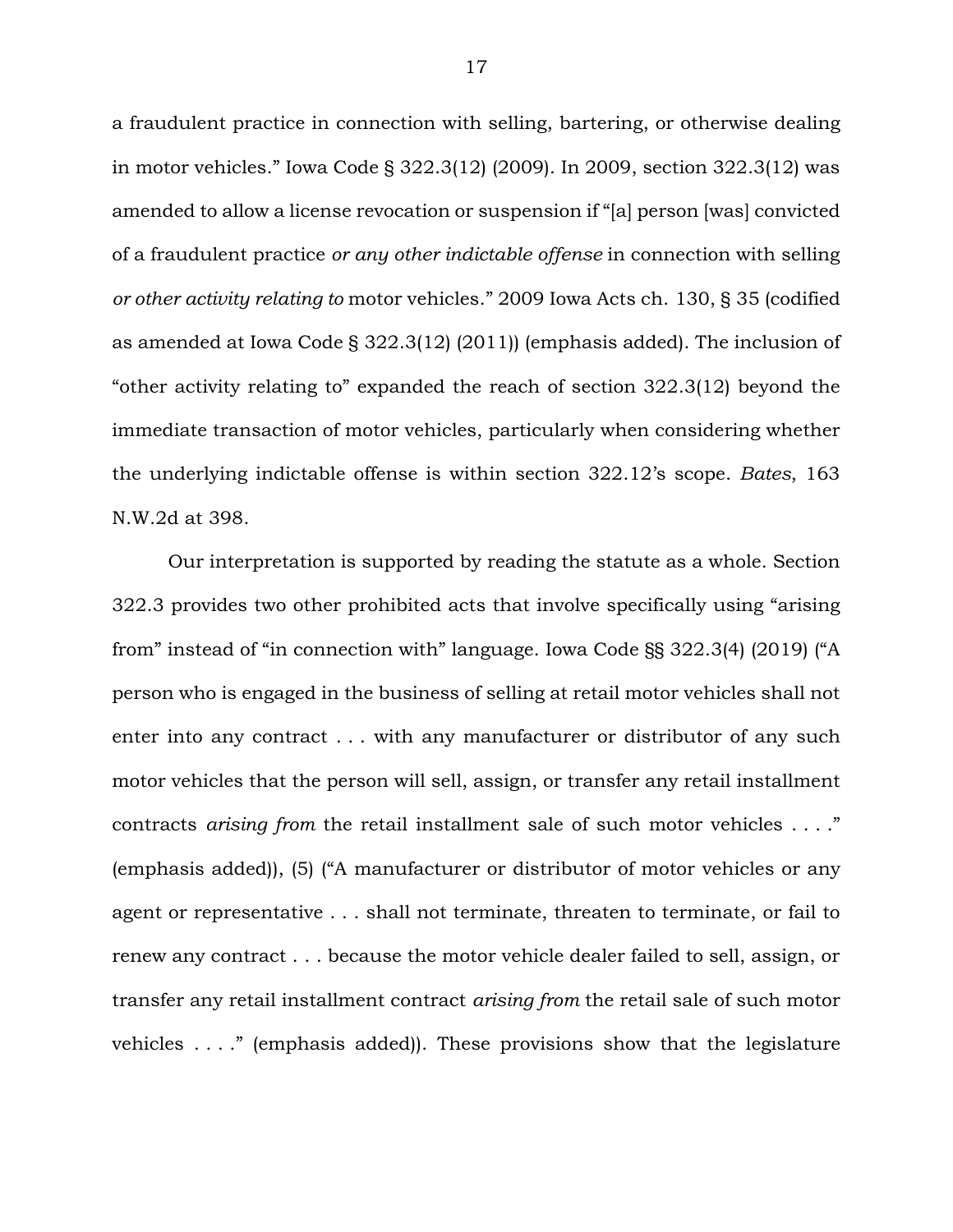could have limited license revocations to indictable offenses *arising from* selling or other activity related to motor vehicles but chose not to.

Carreras lastly contends that this interpretation leads to absurd results. "It is universally accepted that where statutory terms are ambiguous, courts should interpret the statute in a reasonable fashion to avoid absurd results." *Brakke v. Iowa Dep't of Nat. Res.*, 897 N.W.2d 522, 534 (Iowa 2017). As explained, chapter 322 effectuates its broad public protection purpose by preventing certain individuals from selling motor vehicles and section 322.3(12) contains sweeping language to capture a wide range of offenses involving motor vehicles consistent with that purpose. Thus, we are hesitant to apply the absurd results doctrine in such a situation, particularly when the legislature has shown that it can modify "in connection with" or "relating to" to require a more substantial relation or nexus between a crime and relevant subject matter in licensing statutes. Perhaps, at some point, a relation or nexus between an indictable offense and the selling or other activity relating to motor vehicles may become too attenuated to justify a license revocation. However, we are not presented with the outer bounds of this issue and need not determine those bounds today.

In conclusion, we believe the license revocation is justified. The structuring conviction has a sufficient relation or nexus to motor vehicle sales and the structuring conviction has a sufficient relation or nexus to deposits into motor vehicle business accounts. Either of these nexuses satisfies the requirements of section 322.3(12).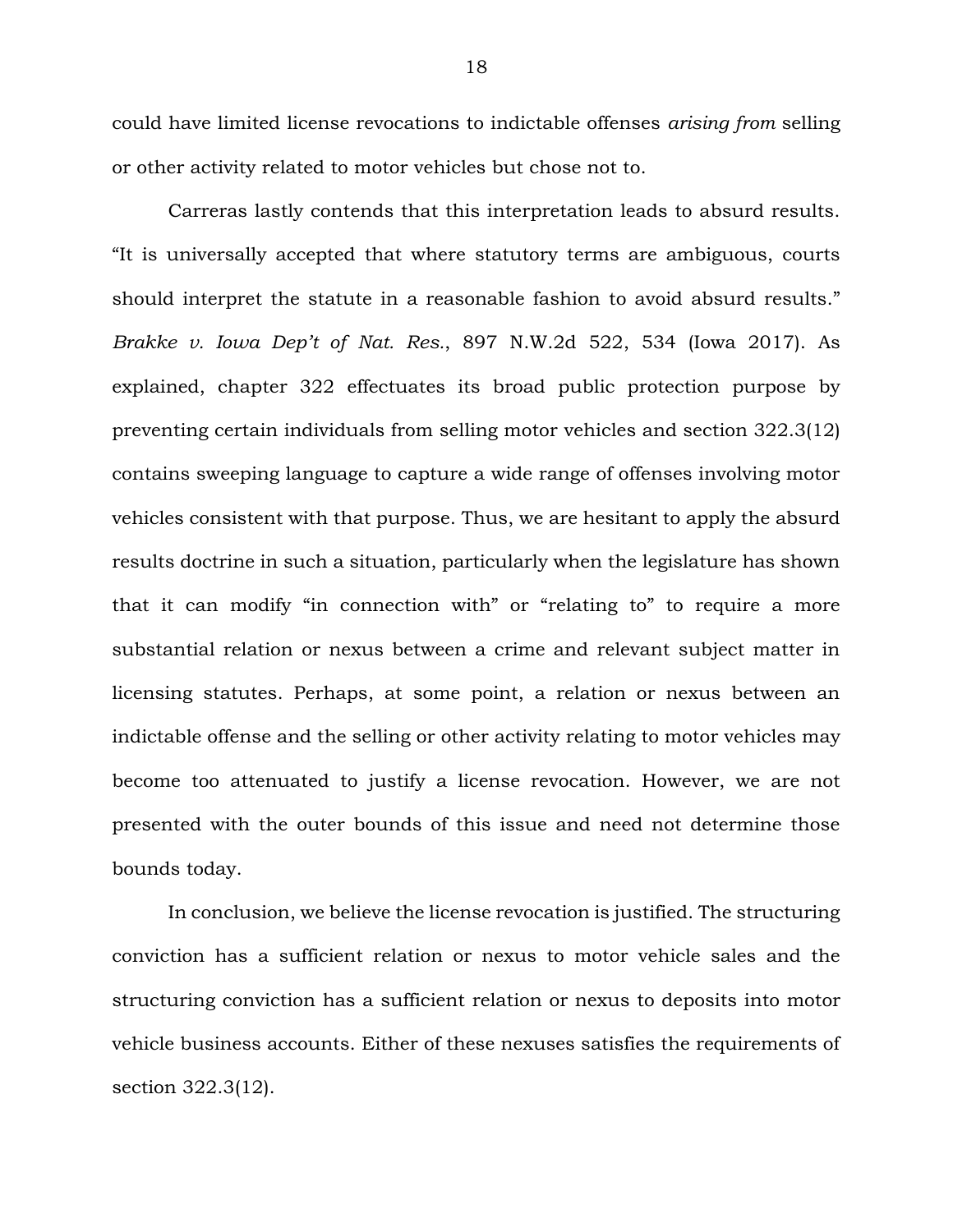**B. Substantial Evidence.** Next, we address whether the DOT had substantial evidence to revoke Carreras's motor vehicle dealer license. The district court extensively cited the reviewing officer's decision in concluding there was substantial support for the license revocation. On appeal, Carreras argues there was no support for the assertion that a structuring conviction was "inherently fraudulent and deceptive." The DOT contends the structuring conviction was "inherently fraudulent and deceptive" but "ultimately . . . Iowa Code section 322.3(12) does not require a finding of fraud or deception." Here, the plea agreement provides substantial evidence that Carreras violated section 322.3(12). The plea agreement showed that Carreras pleaded guilty to structuring, which the agency recognized as an indictable offense. It also showed that the money for the structuring conviction came from the motor vehicle sales and in turn was deposited into the business vehicle accounts. Therefore, substantial evidence existed for the license revocation under section 322.3(12).

**C. Revocation Period.** Finally, we must decide on what date the revocation period started and the legal effect of the stay. A person convicted of one of the prohibited acts under section 322.3(12)

shall not for *a period of five years from the date of conviction* be an owner, salesperson, employee, officer of a corporation, or representative of a licensed motor vehicle dealer or represent themselves as an owner, salesperson, employee, officer of a corporation, or representative of a licensed motor vehicle dealer.

Iowa Code § 322.3(12) (emphasis added). Subsection 12 is unique in that it is the only prohibited act under section 322.3 or ground for license revocation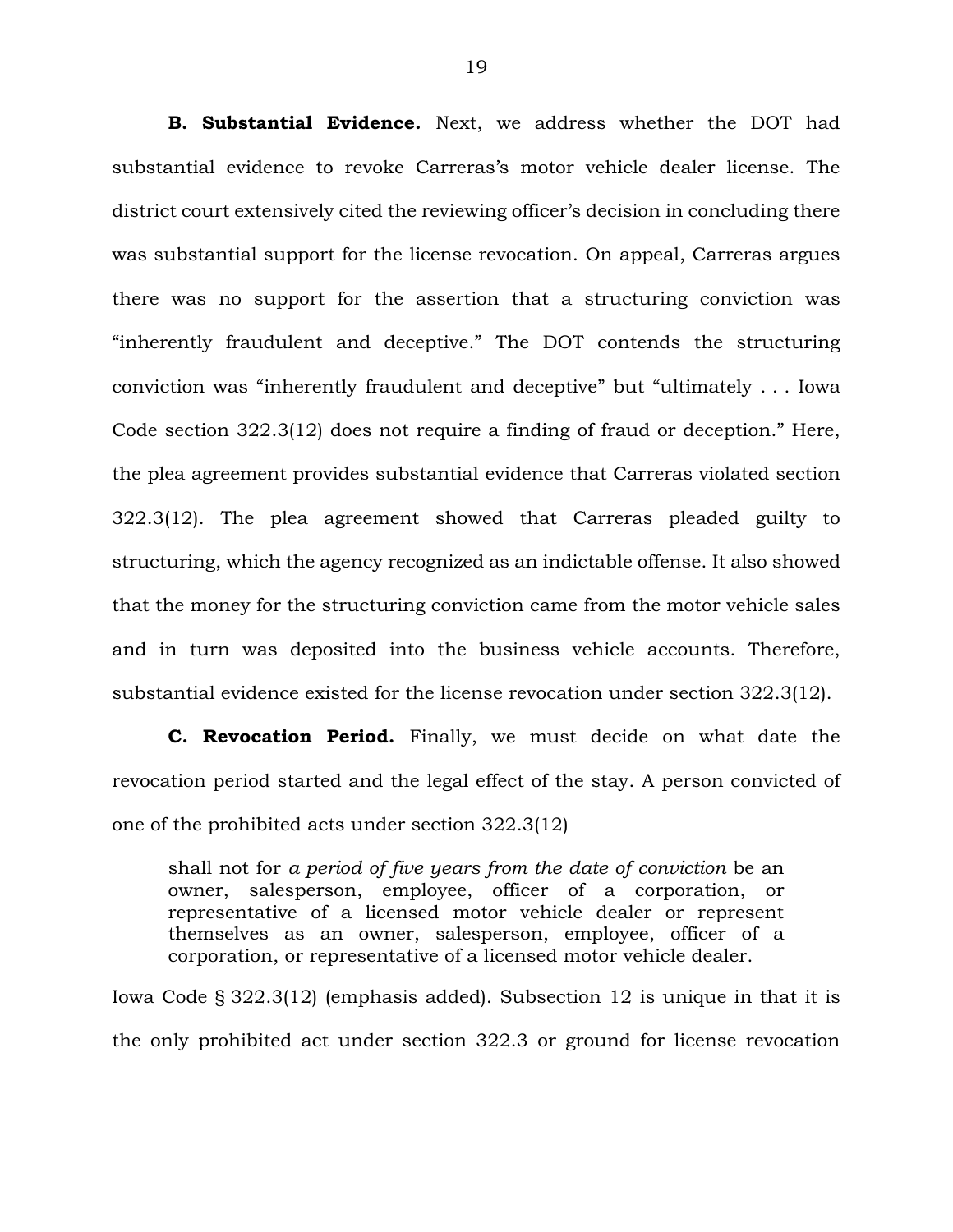under section 322.6 that contains a specific timeframe for the license revocation and a specific start date of the license revocation. *See generally id.* §§ 322.3, .6.

A review of the record shows that DOT granted a stay of the license revocation through the administrative appeal proceedings. Throughout the judicial review proceedings, Carreras successfully moved for stays of the license revocation under Iowa Code section 17A.19(5). *Id.* § 17A.19(5) (describing the procedures for an agency and district court to grant a stay on judicial review); *see id.* § 322.10 ("Judicial review of actions of the department may be sought in accordance with the terms of the Iowa administrative procedure Act, chapter 17A."). On judicial review, Carreras claims that the five-year revocation period commenced on the date of conviction and expired five years later. Furthermore, he claims the revocation period cannot be tolled. The DOT claims that the revocation period should be tolled, otherwise licensees could use stays during the appeal process to prevent a license revocation from ever taking place.

Section 322.2 does not define "convicted" or "conviction." *See id.* § 322.2. However, chapter 322 shows that the legislature knows how to delay collateral consequences between the date of conviction and a final judgment. *Compare id.*  § 322.3(12), *with id.* § 322.6(1)(*i*) (allowing license revocation when "[t]he applicant has been determined in a *final judgment* of a court of competent jurisdiction to have violated section 714.16 [Consumer Frauds] in connection with selling or other activity relating to motor vehicles" (emphasis added)). We conclude that the revocation period begins from the date of conviction.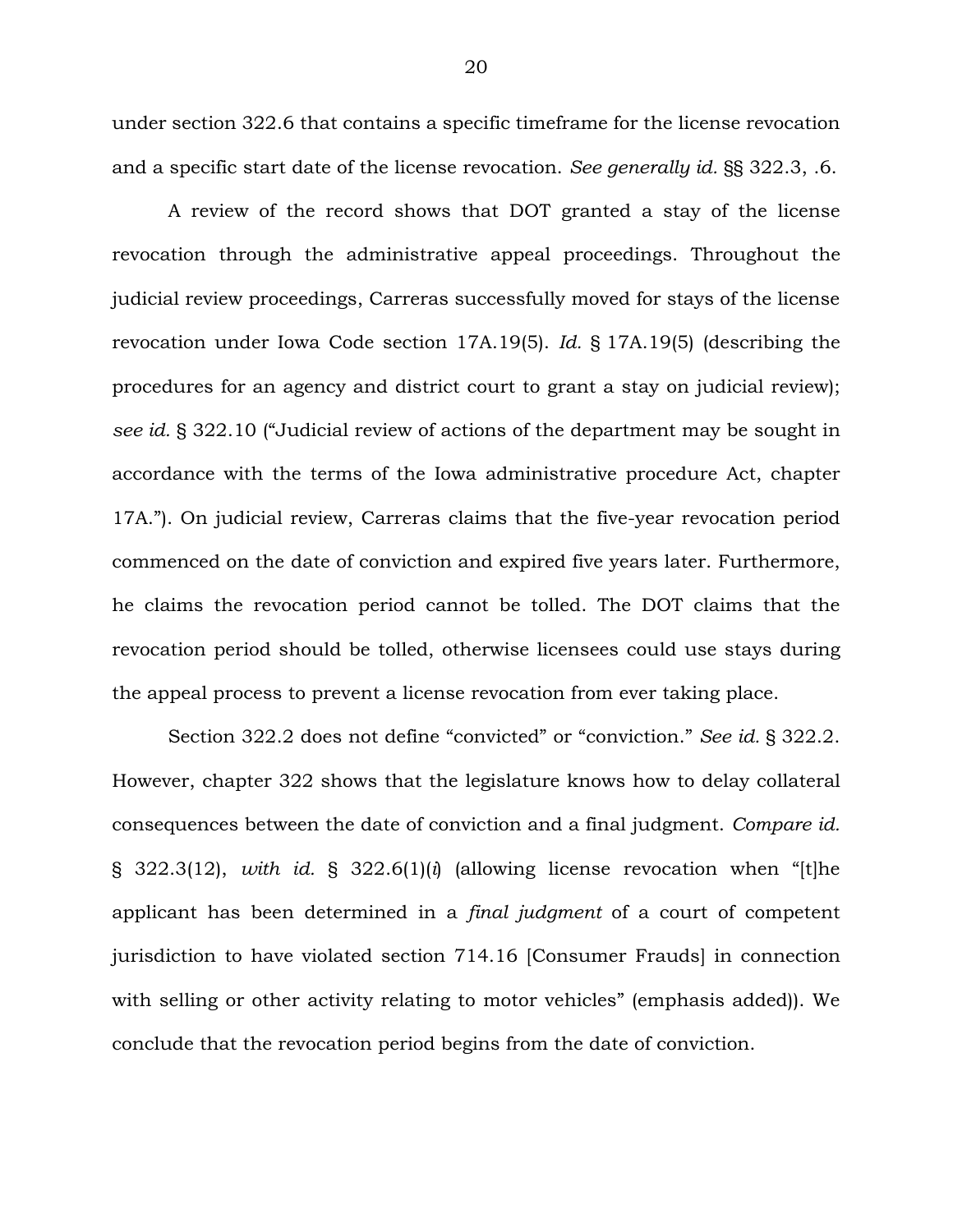In chapter 322 license revocation proceedings, the DOT only has the power to revoke a license "if, after notice and hearing by the department of inspections and appeals, it finds that the licensee has been guilty of an act which would be a ground for the denial of a license." *Id.* § 322.9; *see also id.* § 17A.18(3) (requiring agency notice and an opportunity for an evidentiary hearing before a license can be suspended). This makes sense because the DOT still must prove the underlying conviction is "in connection with selling or other activity relating to motor vehicles." *Id.* § 322.3(12). The collateral consequence of a license revocation cannot occur until after the administrative hearing and appeals process is exhausted or waived. Because of these parameters, the DOT will rarely be in a position to revoke a license immediately from the date of conviction.

The parties contest whether the revocation period should have been tolled during the pendency of Carreras's appeal. The parties have misframed the issue. The issue is not whether the revocation period was tolled; instead, it is the legal effect of the stay order. The DOT did not notify Carreras of the revocation until April 2, 2019—over two months after the federal structuring conviction occurred on January 24. The DOT then placed the license revocation on an "automatic stay order" after Carreras requested a contested case hearing on April 16. In this context, the stay delays the enforcement of the license revocation. *Stay*, *Black's Law Dictionary* (11th ed. 2019) ("The postponement or halting of a proceeding, judgement, or the like."). "A stay order does not affect the merits of the controversy and is to maintain the status quo until a determination can be made on the merits. It is intended only to delay the enforcement of the action stayed,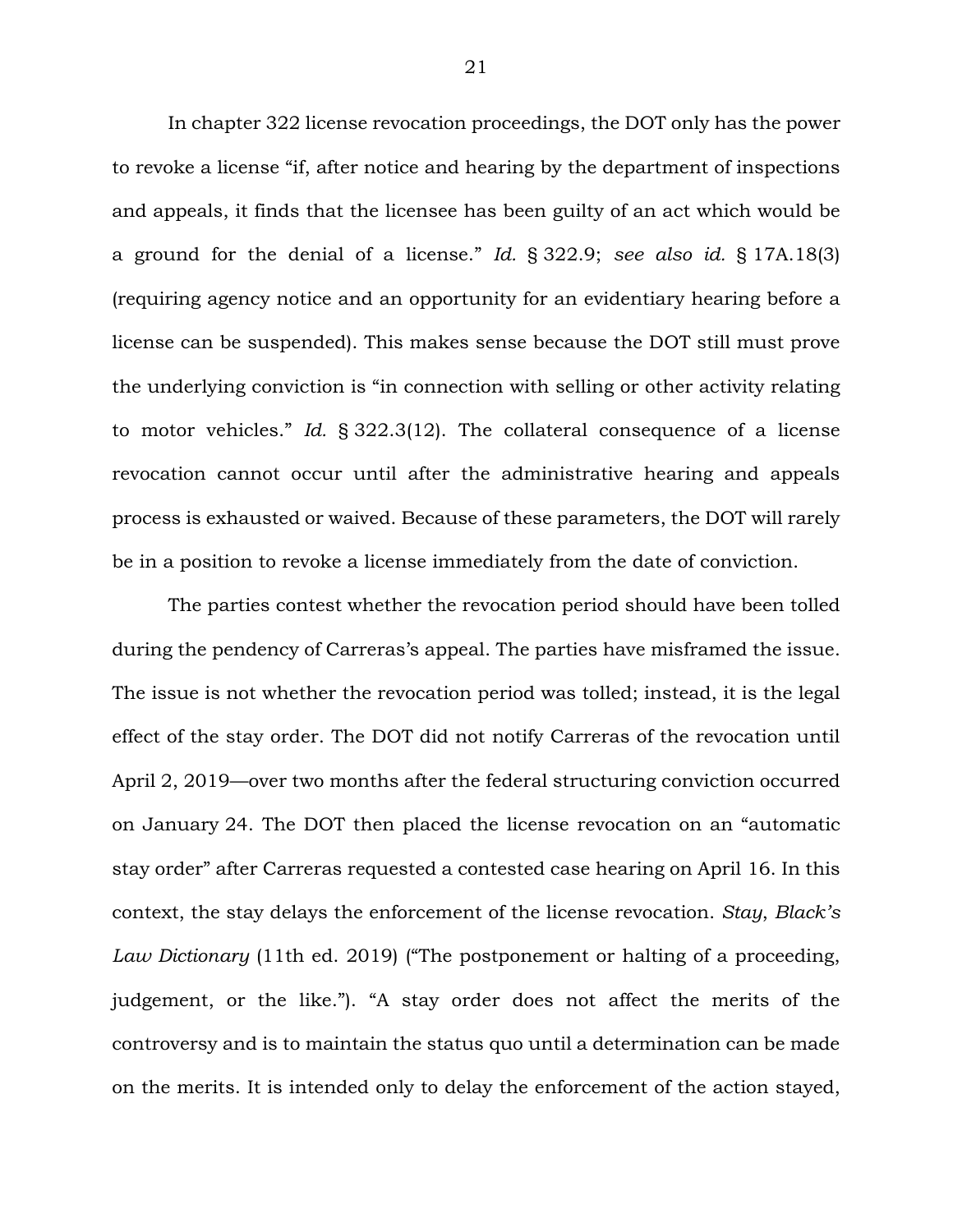not render it ineffective." *Hanna v. State Liquor Control Comm'n*, 179 N.W.2d 374, 376 (Iowa 1970); *see Gothard v. Spradling*, 586 S.W.2d 443, 447 (Mo. Ct. App. 1979) (en banc) ("The stay or restraining order did not eliminate the revocation, but merely delayed it."); *Rhoades v. State Real Est. Comm'n*, 45 N.W.2d 628, 629 (Neb. 1951) ("[T]he time of the commencement of the period of suspension of the license of appellee would have been automatically advanced until the judgment providing for the suspension became final and enforceable."). "If the status quo is to be truly preserved, the license holder must be permitted to continue [the] business until the merits . . . have been determined, without depriving the [department] of its right to impose punishment" if the merits are resolved favorably to the department. *Hanna*, 179 N.W.2d at 376. Otherwise, "[t]he granting of the stay order might allow a violator to escape punishment and the refusal to grant a stay order might subject an innocent party to undeserved punishment." *Id.* 

We recognized the impact of stays in the context of driver's license revocations in *Shriver v. Iowa Dep't of Transp.*, 430 N.W.2d 921 (Iowa 1988). "[A]s long as the person has a . . . license . . . under an administrative or judicial stay order, there is no revocation." *Id.* at 923. If we accepted Carreras's position, "it would behoove a person similarly situated to seek stays and continuances through the whole administrative and court review process." *Id.* at 924. "Such tactics would result in frustration of the primary purpose" of chapter 322, which is to prevent certain individuals from selling motor vehicles. *Id.* If the license revocation could only run from the date of conviction while stays were allowed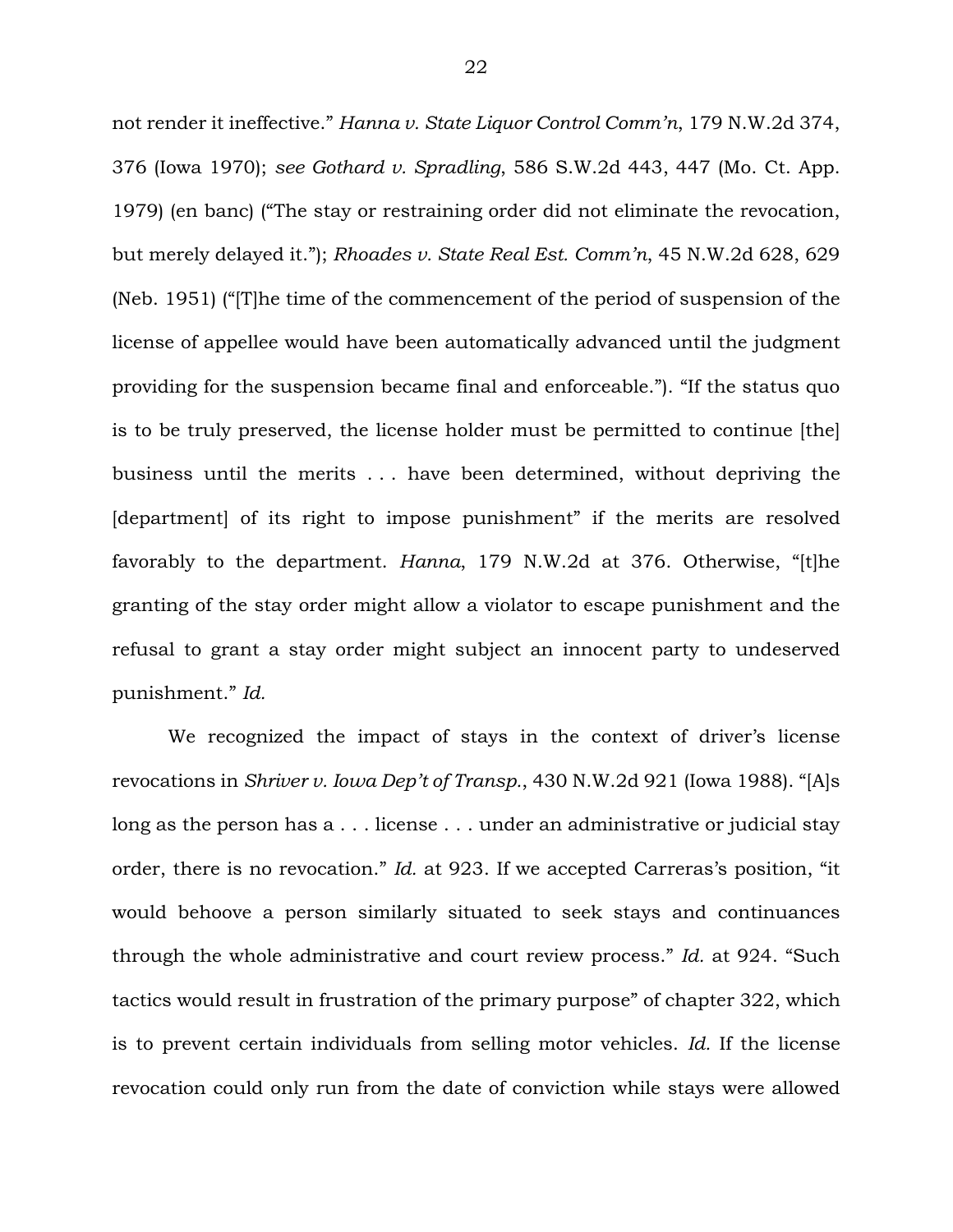throughout the administrative and judicial review process with the five-year clock still running, it would effectively shorten section 322.3(12)'s revocation period to five years minus the months and years spent challenging the revocation. *Id.* Indeed, in this case, over three and a half years have already transpired since Carreras's conviction. The stay merely delayed the enforcement of the judgment.

In conclusion, the five-year revocation period began on the date of conviction: January 24, 2019. Under the plain language of the statute, the revocation period would have expired on January 24, 2024. However, the revocation period was stopped pending Carreras's challenge to the revocation order through administrative and judicial stays. The revocation period shall be extended by the duration of the stay. We remand this matter to the district court with instructions to remand this matter to the agency for the entry of a revocation order consistent with this opinion.

#### **IV. Conclusion.**

For the foregoing reasons, we affirm in part and vacate in part the court of appeals opinion.

# **DECISION OF COURT OF APPEALS AFFIRMED IN PART AND VACATED IN PART; DISTRICT COURT JUDGMENT AFFIRMED IN PART, REVERSED IN PART, AND CASE REMANDED WITH INSTRUCTIONS.**

Waterman and McDonald, JJ., join this opinion, Oxley and Appel, JJ., join this opinion as to parts II and III.C, and McDermott, J., joins this opinion as to parts II and III.A–B. Oxley, J., files an opinion concurring in part and dissenting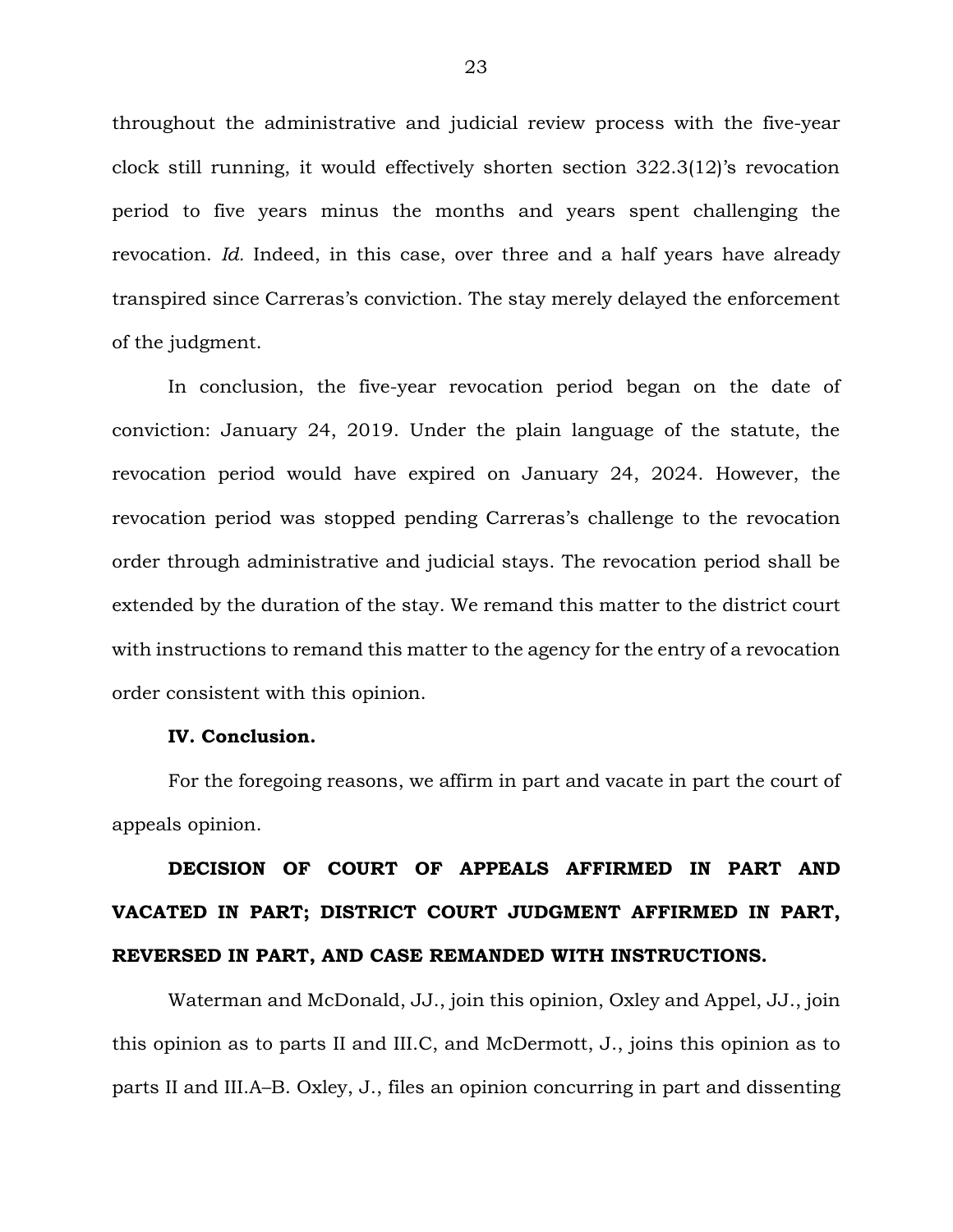in part, in which Appel, J., joins. McDermott, J., files an opinion concurring in part and dissenting in part. Mansfield, J., takes no part.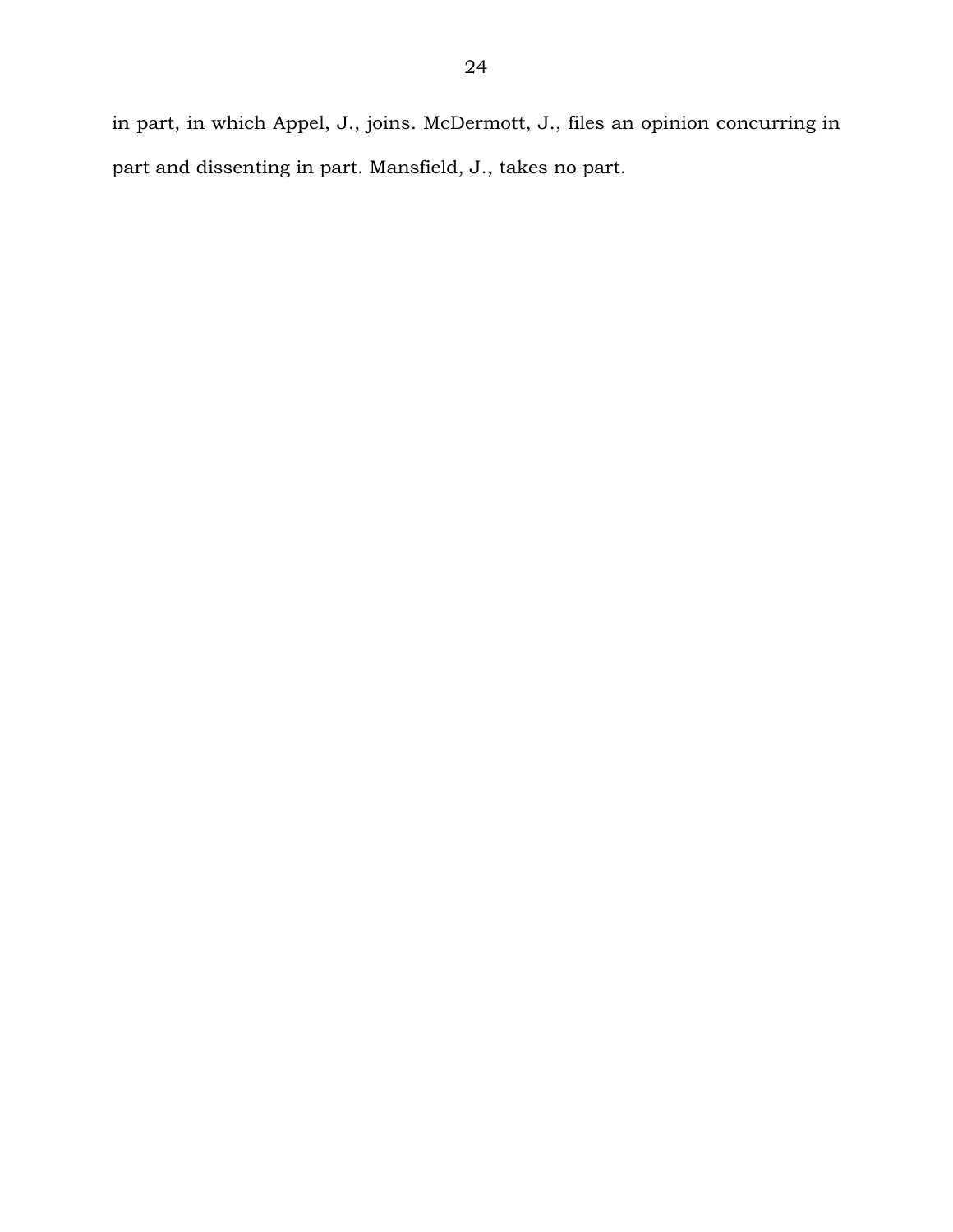#20–0963, *Carreras v. Iowa Dep't of Transp.* 

# **OXLEY, Justice (concurring in part and dissenting in part).**

Defining amorphous phrases like "in connection with" is not an easy task, leaving the majority to conclude that "the connection between the sale [of motor vehicles] and the [structuring offense] is plain." A bit of "we know it when we see it" reasoning. It is not so plain to me. The majority essentially reads "in connection with" as a but-for relationship—but for selling vehicles, Carreras would not have had cash to structure into transactions less than \$10,000 and deposit into his business accounts. Our caselaw construing the phrase "in connection with" requires a closer relationship than "but for," and I therefore respectfully dissent from the majority's opinion in parts III.A and B, affirming the revocation of Carreras's license.

I agree with the majority's construction of Iowa Code section 322.3(12) (2019) and the legal effect of the stay in this case. I therefore join part III.C of the majority opinion to the extent it addresses the purely legal effect of the stay on the calculation of the five-year revocation period under section 322.3(12).

I.

I agree that "in connection with" signals a broad relationship, especially in the context of a regulatory statute that is mandated to be liberally applied. I also agree it is broader than "arising out of" or "arising from." But there are even broader relationships than "in connection with," such as the one used in Ohio's license revocation statute that allows revocation of a dealer's license for a conviction that "*in any way relates* to the selling, taxing, licensing, or regulation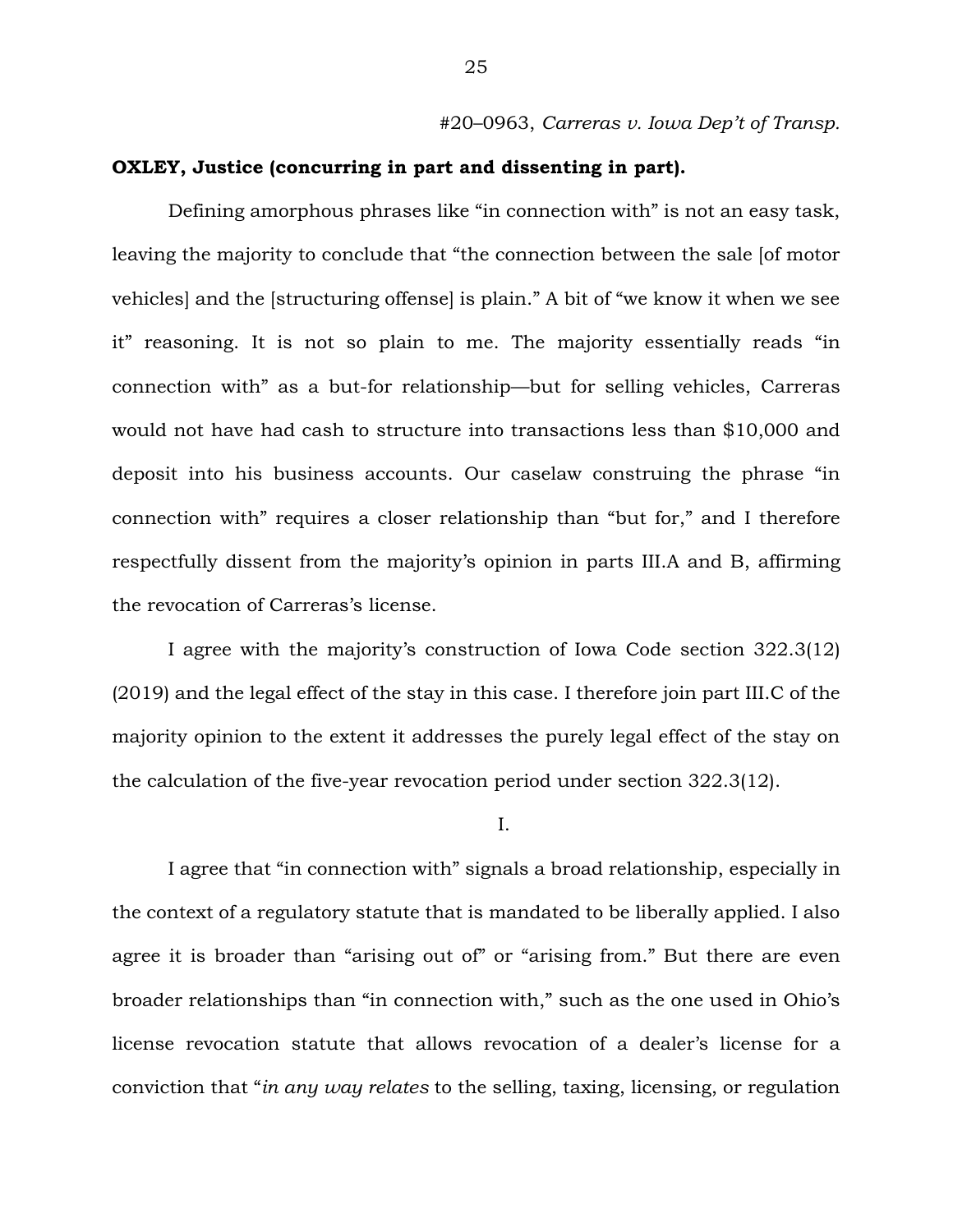of sales of motor vehicles." *Geisert v. Ohio Motor Vehicle Dealers Bd.*, 626 N.E.2d 960, 963 (Ohio Ct. App. 1993) (emphasis added) (quoting Ohio Rev. Code § 4517.33). "In any way relates" may reach but-for causation, but "in connection with" does not.

The revocation provision in Iowa Code section 322.3(12) sets up a relationship between an action—being convicted of an indictable offense—and an object, or really two alternative objects—either "selling" vehicles or engaging in "other activity relating to motor vehicles." It also prescribes the required relationship between the action and the object—a person must have been convicted "in connection with" one of the two objects. The district court applied a but-for test and concluded that Carreras was convicted of structuring transactions "in connection with" selling cars; without selling cars, Carreras would not have had cash to structure. Although the majority doesn't say it is applying a but-for standard, it essentially does so by allowing any connection or link to supply the requisite relationship.

"In connection with" is not so broad as to be a mere but-for causation standard. *See Gavin v. AT&T Corp.*, 464 F.3d 634, 639 (7th Cir. 2006) ("[A] mere 'but for' cause linking a securities transaction (here, the merger of MediaOne into AT & T) to a subsequent injury (concealment of the option to receive the Standard Election without paying any fee) does not make the injury one suffered 'in connection with the purchase or sale of securities.' Otherwise [the Securities Litigation Uniform Standards Act of 1998] would apply to a class action by shareholders who suffered paper cuts when they opened the letters informing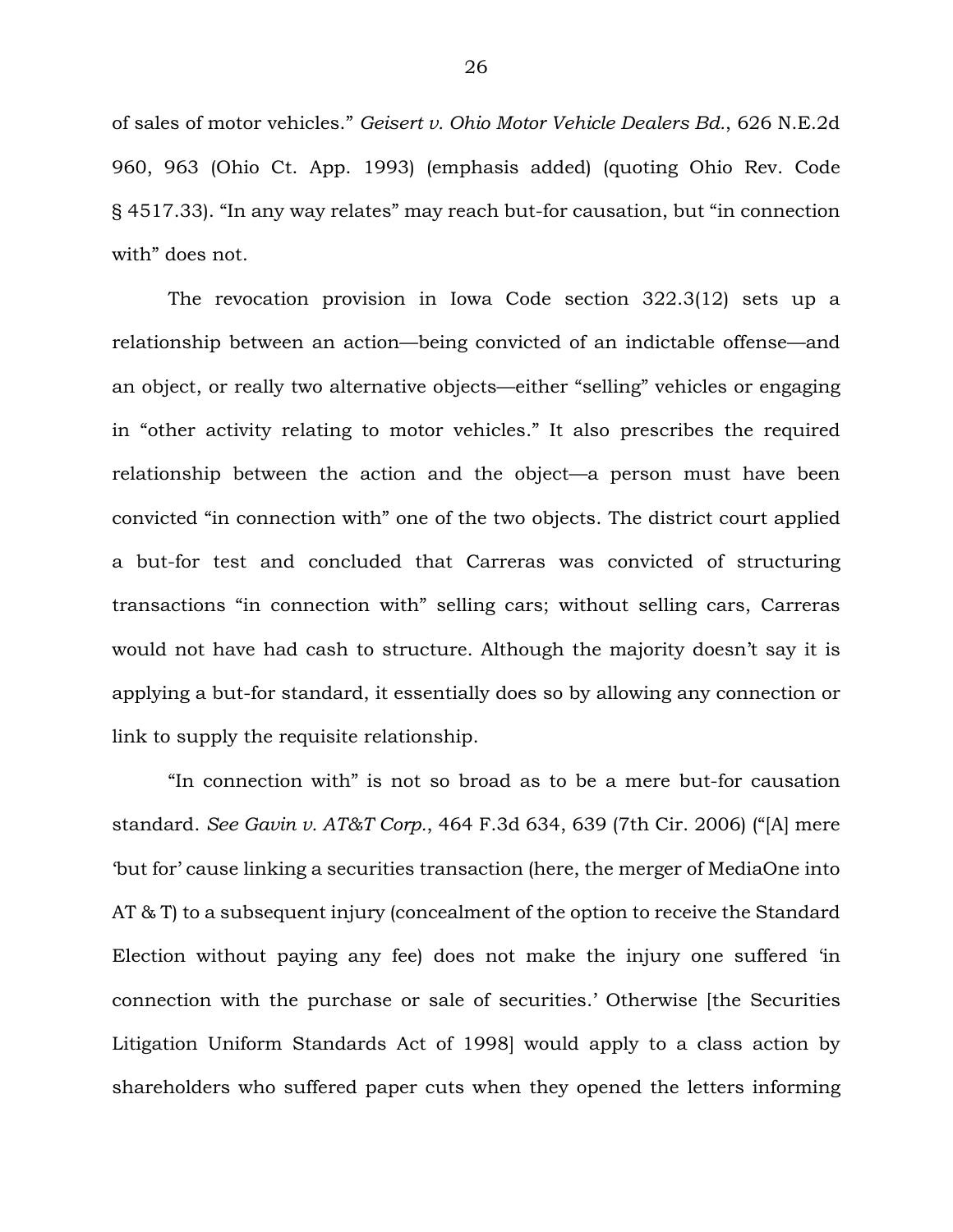them of their rights under the merger." (citing 15 U.S.C. § 77p(b))). But reading "in connection with" to mean any connection or any link, and then applying those terms broadly, leads to a but-for standard. There should be a meaningful way to distinguish between a but-for standard and the meaning of "in connection with."

*Miller v. Cutty's Des Moines Camping Club, Inc.* provided multiple definitions for "in connection with." 694 N.W.2d 518, 525–28 (Iowa 2005). We said the phrase is commonly defined as "related to, linked to, or associated with." *Id.* at 526 (quoting *Metro. Prop. & Cas. Ins. v. Fitchburg Mut. Ins.*, 793 N.E.2d 1252, 1255 (Mass. App. Ct. 2003)). Yet we also said "in connection with" means a "substantive connection" or a "causal link." *Id.* (quoting *Filetech S.A. v. France Telecom S.A.*, 157 F.3d 922, 930 (2d Cir. 1998) (noting that under the Foreign Sovereign Immunities Act it is "well settled" an act is made "in connection" with commercial activity if there is a "substantive connection" or "causal link" between the two (quoting *Hanil Bank v. PT. Bank Negara Indonesia* (*Persero*), 148 F.3d 127, 131 (2d Cir. 1998)), *overruled on other grounds* by *Lotes Co. v. Hon Hai Precision Indus. Co.*, 753 F.3d 395 (2d Cir. 2014))). This latter definition is consistent with the dictionary definition of "nexus" as "[a] connection or link, *often a causal one*," which we also cited in *Cutty's*. *Id.* (alteration in original) (emphasis added) (quoting *Nexus*, *Black's Law Dictionary* (8th ed. 2004)).

We didn't have to be too specific about the level of connection in *Cutty's* because we were only deciding whether "in connection with" had a temporal limit that precluded post-sale activities from being found to be "in connection with" the prior sale. *See id.* ("[N]othing in the legislature's use of 'in connection with' in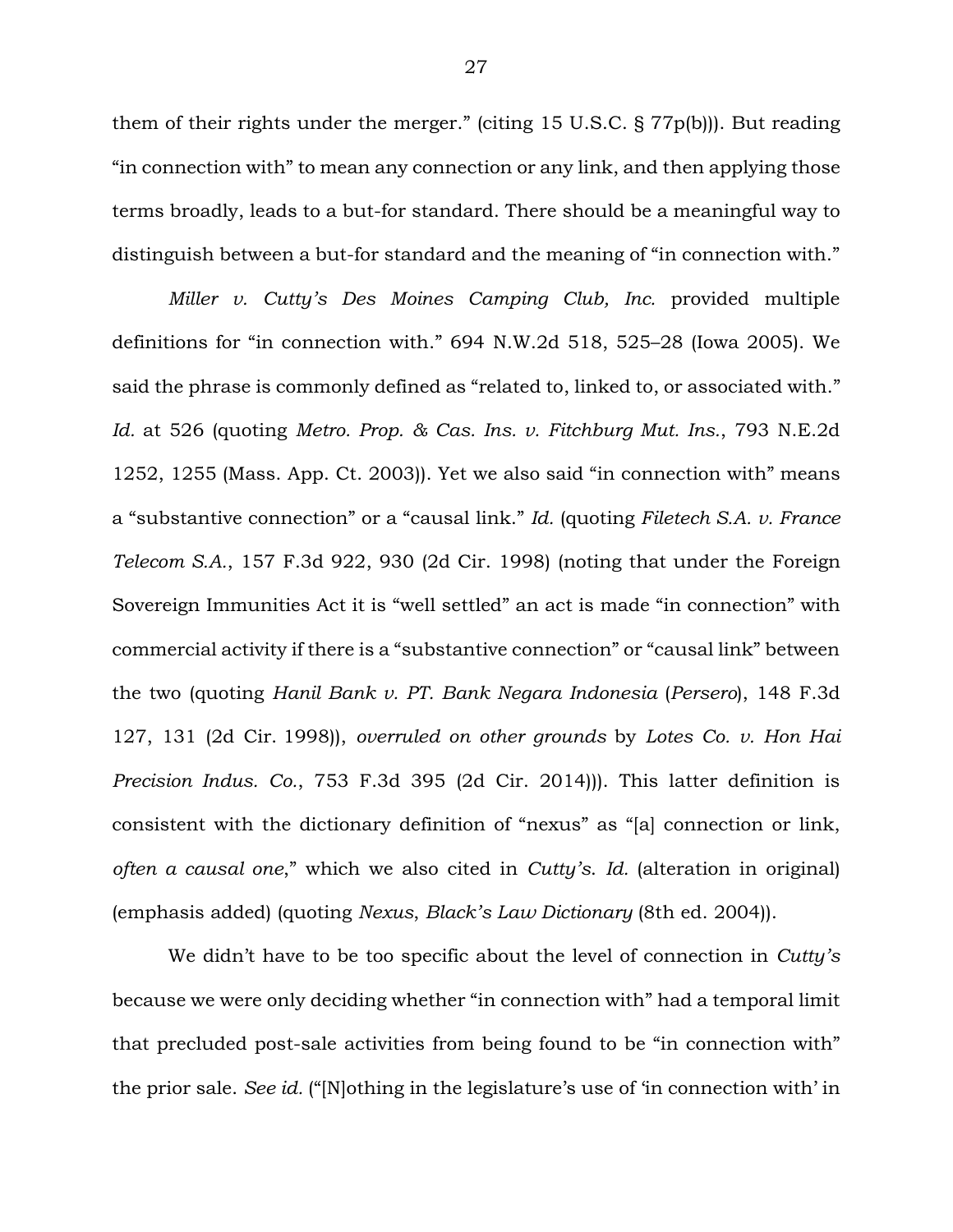the [Iowa Consumer Fraud] Act enunciates a bright-line temporal rule. We will not judicially superinscribe one."). In *Cutty's*, we held the phrase "in connection with the sale of merchandise" included post-sale efforts to require previous purchasers of an undivided 1/3000 interest in property used for camping to pay annual dues as part of the Declaration of Restrictions attached to the purchased interest. *Id.* at 520–21. Even though we didn't expressly define it that way, we found a "substantive connection" because the terms of the sale were the basis for the post-sale activity of attempting to collect annual dues from the purchasers. *Id.* at 528–29 (concluding the post-sale collection activities were taken in connection with the sale where "[a]ll the Club's alleged rights vested at the time of the sale and continue to this day on account of that transaction" and citing *Hines v. Evergreen Cemetery Ass'n*, 865 S.W.2d 266, 269 (Tex. App. 1993) (finding Texas statute regulating deceptive trade practices applies to post-sale conduct when sale gives rise to ongoing rights and obligations in the future)). *Cutty's* and *Hines* both provide examples of not just any connection, but substantive connections.

We applied a similar standard in *Adams v. City of Des Moines*, where we said that a firefighter's directions to move a truck that was touching power lines was made "in connection with an emergency response" because even though the emergency was over, the response was not. 629 N.W.2d 367, 370–71 (Iowa 2001) (quoting Iowa Code § 670.4(11) (1997)). We explained that the firefighter's directions were an action taken as "*part of* the emergency response," even if the emergency itself was over. *Id.* at 371 (emphasis added). That the firefighter's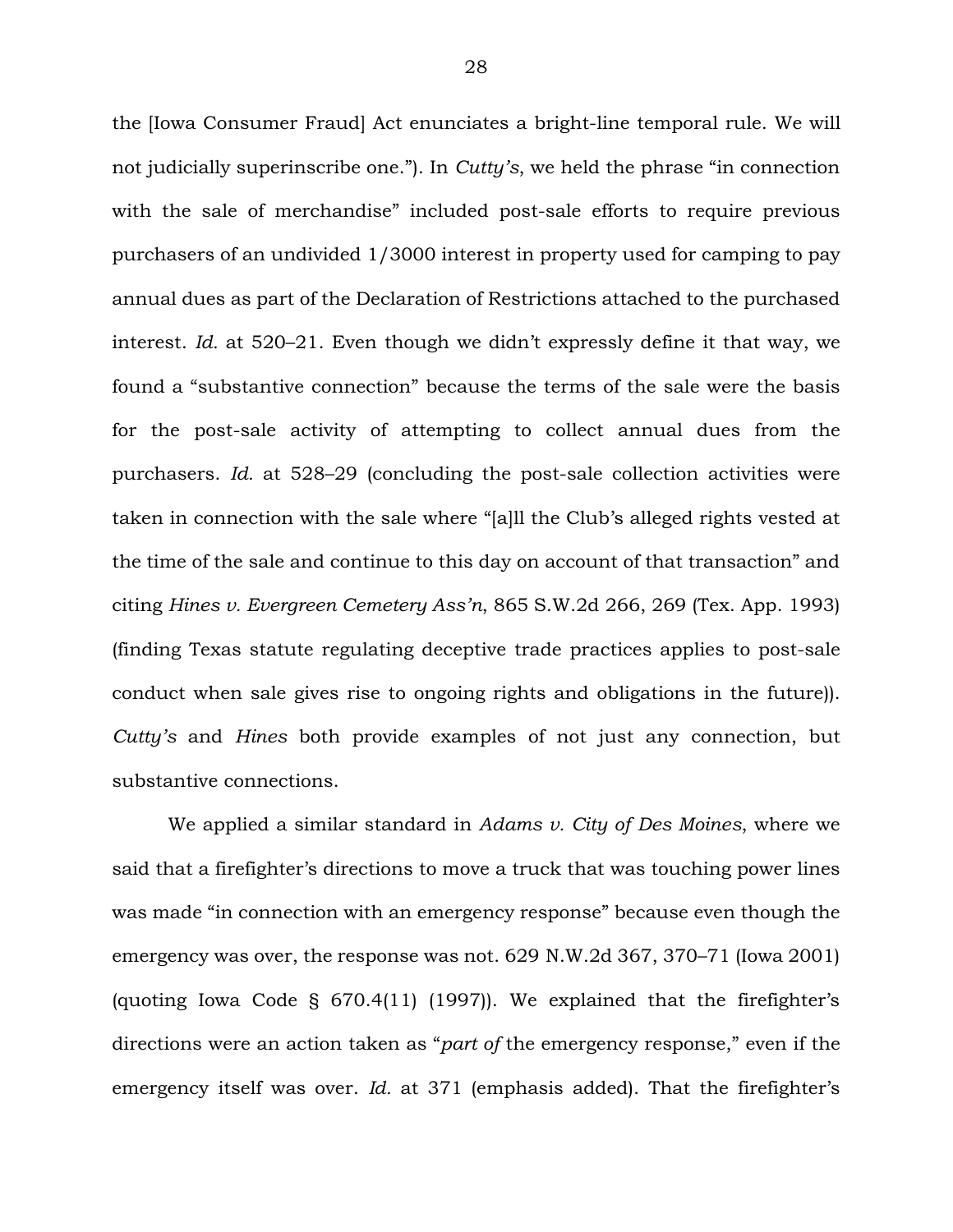direction was "part of" the emergency response is another way of saying his directions had a substantive connection to the emergency response. It was not just a but-for connection.

Since *Cutty's*, we have been a bit more specific. We cited *Cutty's* to define "in connection with" as requiring "a causal connection," not just any connection or a conceivable connection, between an employee's misconduct and her disqualification for unemployment benefits in *Irving v. Emp. Appeal Bd.*, 883 N.W.2d 179, 193 (Iowa 2016). Under Iowa Code section 96.5(2), "If the department finds that the individual has been discharged for misconduct in connection with the individual's employment[,] . . . [t]he individual shall be disqualified for [unemployment] benefits . . . ." *Id.* at 188 (alterations and omissions in original) (quoting Iowa Code § 96.5(2) (2013)). The Unemployment Appeal Board argued an employee's misconduct with respect to one employer disqualified the employee from receiving unemployment benefits from another employer under a theory of "spill-over" disqualification. *Id.* at 184. We rejected the agency's argument as "ignor[ing] the legislature's required nexus" found in "[t]he introductory language of Iowa Code section 96.5(2)[, which] states that disqualification for misconduct must be 'in connection with the individual's employment.' " *Id.* at 193.

In my view, our caselaw establishes that "in connection with" requires a substantive or causal connection, not a mere but-for connection. Thus, Carreras's license can only be revoked if his structuring conviction has a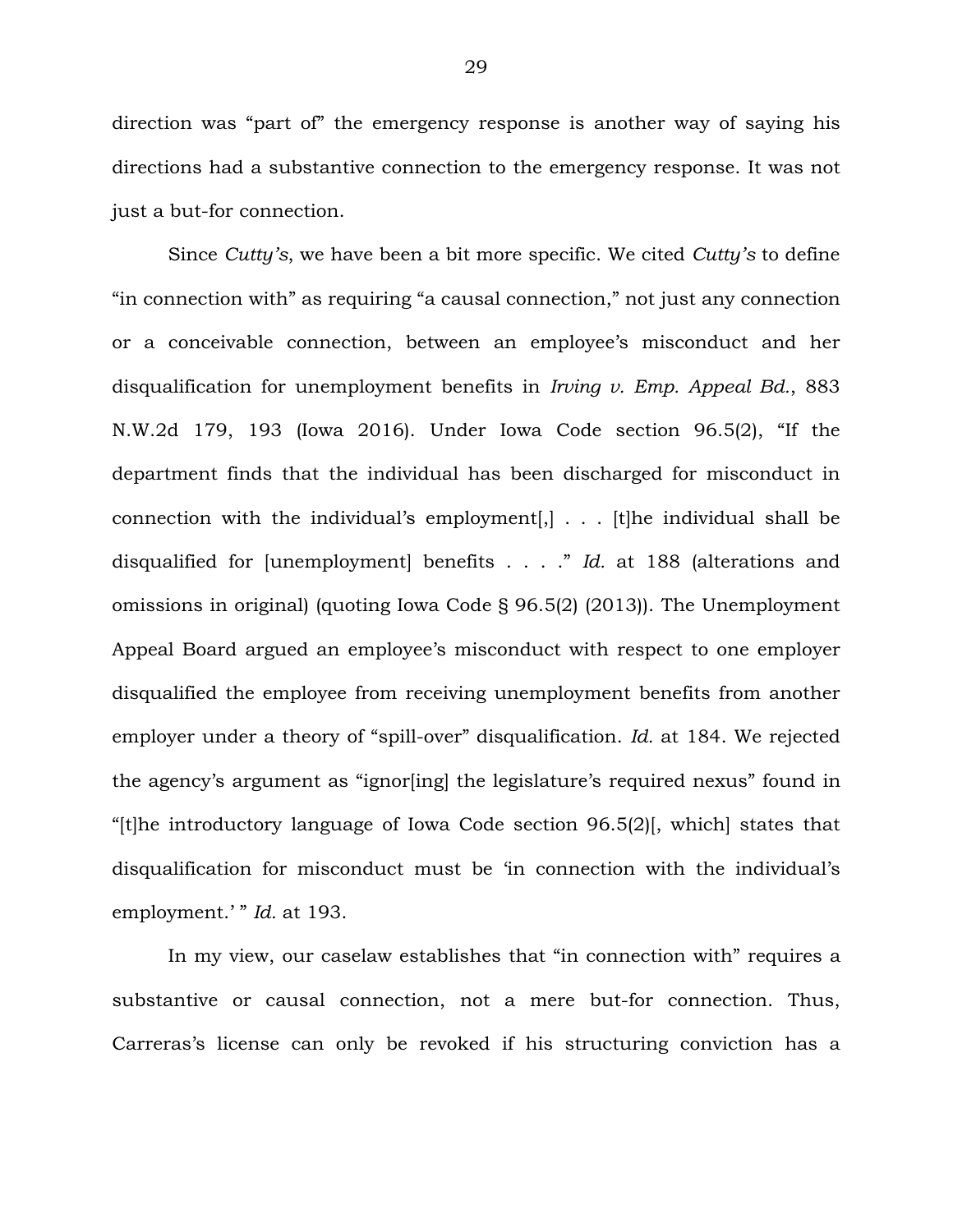substantive or causal connection to either selling vehicles or engaging in some other activity relating to vehicles.

#### II.

Carreras pleaded guilty to structuring financial transactions, 31 U.S.C. § 5324(a)(1), (3), which is a regulatory crime that criminalizes conduct because it is prohibited, not because it is morally or inherently wrong, *see United States v. \$9,980 Seized from Cmty. Bank & Tr. Acct. No. 067–0022713*, 859 F. Supp. 2d 1281, 1284 (M.D. Fla. 2012). The source of the cash and the reason Carreras didn't want the bank to report the transactions are irrelevant to the structuring conviction. *See United States v. MacPherson*, 424 F.3d 183, 193 (2d Cir. 2005) ("Section 5324 makes no reference to the source of the monies at issue or to the reason why a person seeks to avoid [Currency Transaction Report] filing. Its singular focus is on the *method* employed to evade that filing requirement, *i.e.*, structuring."); *United States v. Gibbons*, 968 F.2d 639, 645 (8th Cir. 1992) ("It is immaterial that Gibbons' apparent purpose for [structuring transactions] was to prevent his ex-wife rather than the government from tracing the funds. The focus of the statute is on the structuring person's conduct, not on the reason why he did not want the transaction report filed."); *\$9,980 Seized from Cmty. Bank & Tr.*, 859 F. Supp. 2d at 1283 ("The Court recognizes Kaiser may have been motivated primarily by her desire to hide her possession of a large sum of money from her former husband, but she chose to do so by structuring her transactions in such a way as to prevent the Bank from reporting her deposits to the Government as required by law. That is the essence of the anti-structuring statute."). If the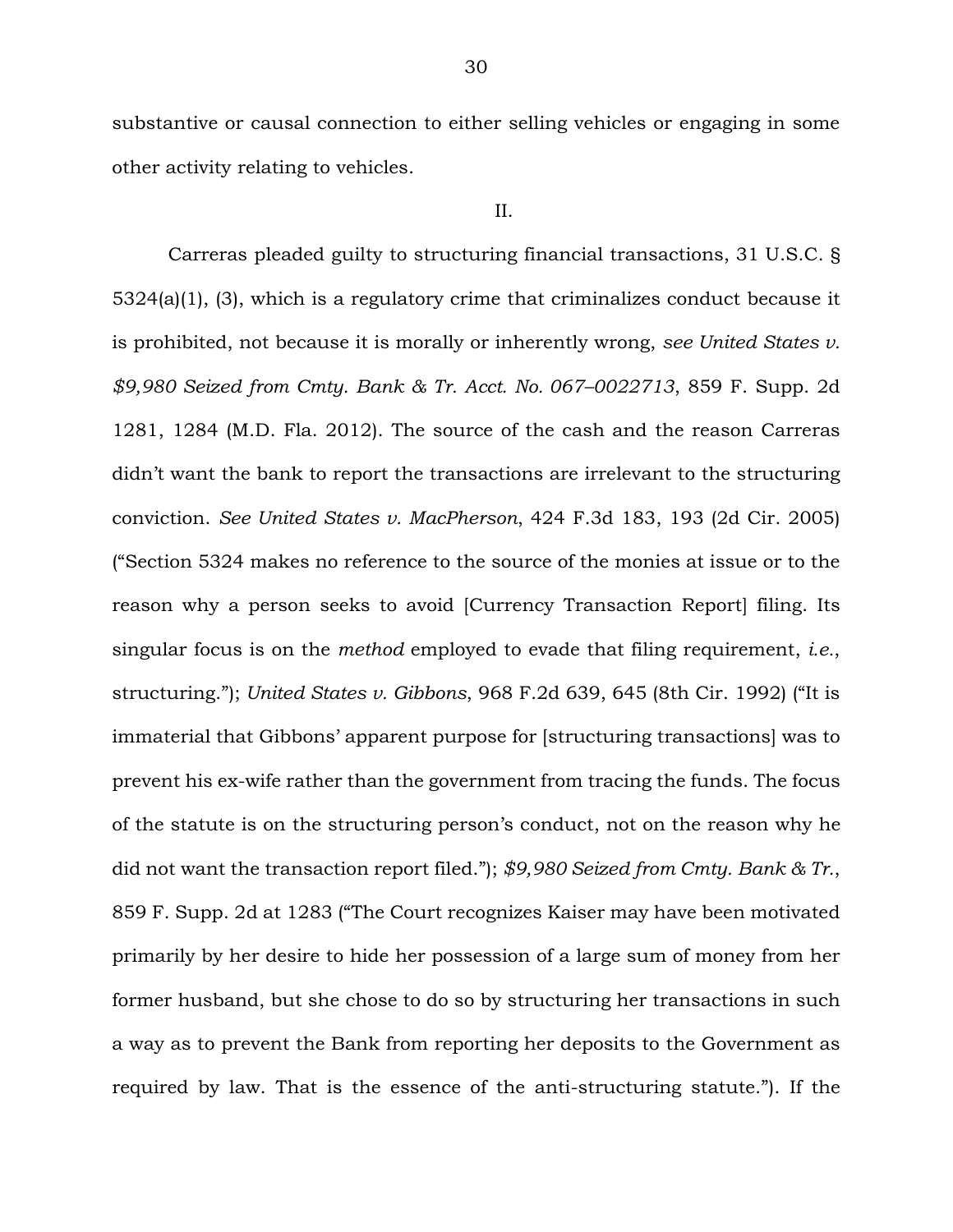source of the funds is immaterial to a structuring conviction, it is difficult to see how Carreras was convicted of structuring transactions "in connection with selling" cars. The only connection is, as the district court concluded, a but-for connection.

The majority hedges a bit by also relying on "other activity relating to motor vehicles," which it identifies as depositing the funds into Carreras's "motor vehicle business accounts." Here, the connection is even more attenuated, an attenuation implicit in the majority's conclusion that "[b]ecause depositing funds from the sale of motor vehicles into business accounts constitutes part of the *motor vehicle business operations*, it qualifies as 'other activity' relat [ing] to motor vehicles." (Emphasis added.) But the "other activity" must be relating to motor vehicles, not to "motor vehicle business operations." *See* Iowa Code § 322.3(12). The license revocation schemes for other professions cited by the majority highlight this difference. A chiropractor's license may be revoked for a "conviction of a felony related to *the profession or occupation* of the licensee," *see id.*  § 151.9(5) (emphasis added), and a mortician's license may be revoked based on "any crime related to the *practice of mortuary science* or implicating the establishment's ability to safely perform mortuary science services," id. § 156.15(2)(*a*) (emphasis added). Here, however, the general assembly did not make convictions in connection with a vehicle dealer's business a prohibited act that would result in revocation of his dealer's license, only convictions in connection with activities relating to motor vehicles. The majority has to rewrite the statute to make Carreras's conviction fit.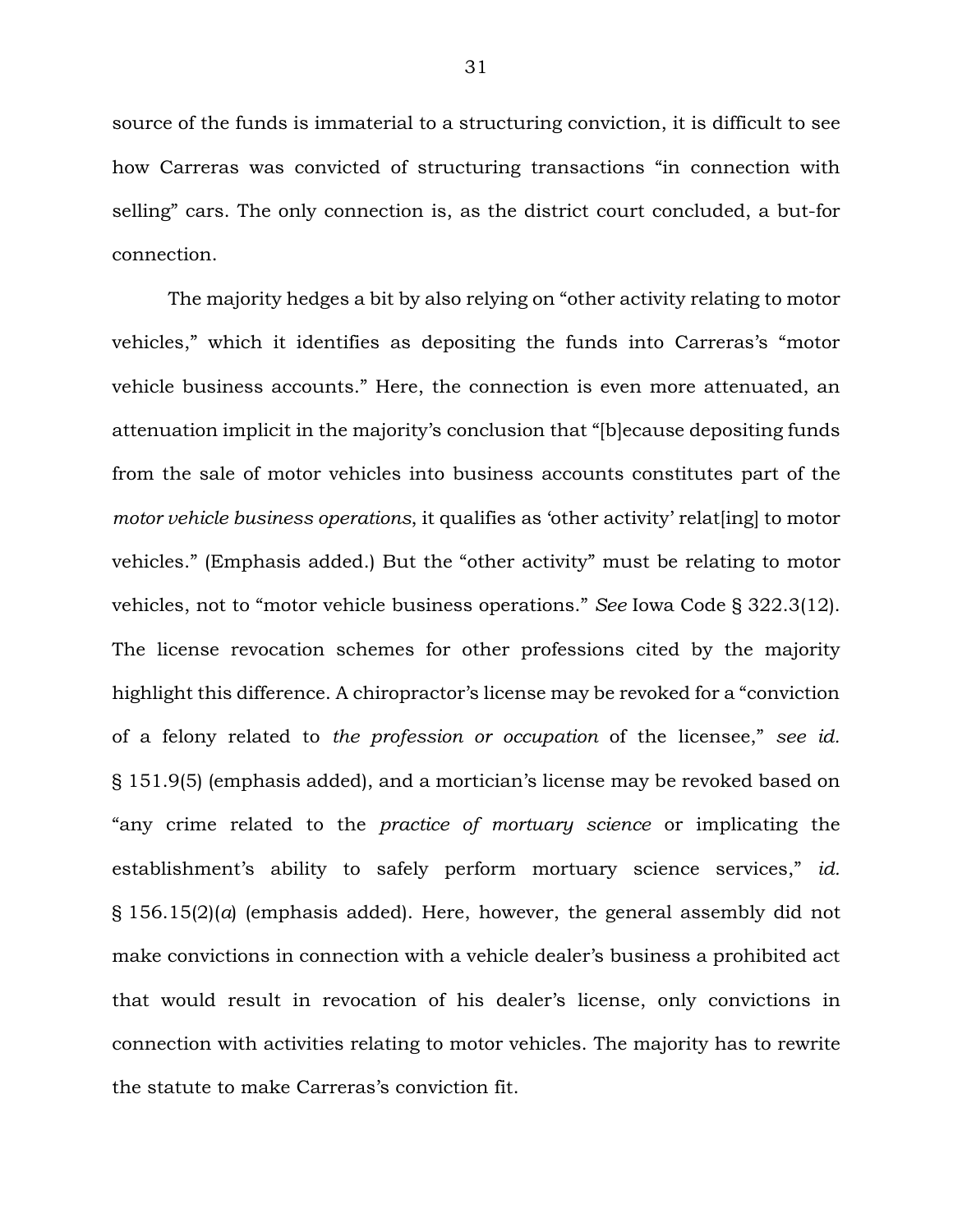The majority's interpretation of Iowa Code section 322.3(12) to apply to Carreras's structuring conviction minimizes the requisite relationship by relying more on the purposes behind chapter 322 than the language of the statute. That the provisions of chapter 322 are to "be liberally construed" so that "irresponsible, unreliable, or dishonest persons may be prevented from engaging in the business of selling, bartering, or otherwise dealing in motor vehicles," *id.*  § 322.15(1), does not mean that a dealer's license can be revoked for any conviction involving irresponsible, unreliable, or dishonest conduct in connection with his dealership business. Even a liberal construction of a statute must be based on the language of the statute, not its stated purpose. *See Xenia Rural Water Dist. v. Vegors*, 786 N.W.2d 250, 257 (Iowa 2010) (interpreting the workers' compensation statute, which is applied "broadly and liberally" to further its "humanitarian objective," and recognizing that even though "[t]he statute's 'beneficent purpose is not to be defeated by reading something into it which is not there, or by a narrow and strained construction,' " this court is still "bound by the requirements of the statute" (quoting *Cedar Rapids Cmty. Sch. v. Cady*, 278 N.W.2d 298, 299 (Iowa 1979) (en banc))); *see also Norman Gershman's Things To Wear, Inc. v. Mercedes-Benz of N. Am., Inc.*, 558 A.2d 1066, 1074 (Del. Super. Ct. 1989) ("Although Gershman's correctly notes that the provisions of the Consumer Fraud Act are to be liberally construed, this Court cannot ignore the clear language of the statute which restricts its application to deceptive practices 'in connection with the sale or advertisement' of the merchandise." (quoting Del. Code tit. 6, § 2513(a) (1989))). The purpose behind the statute does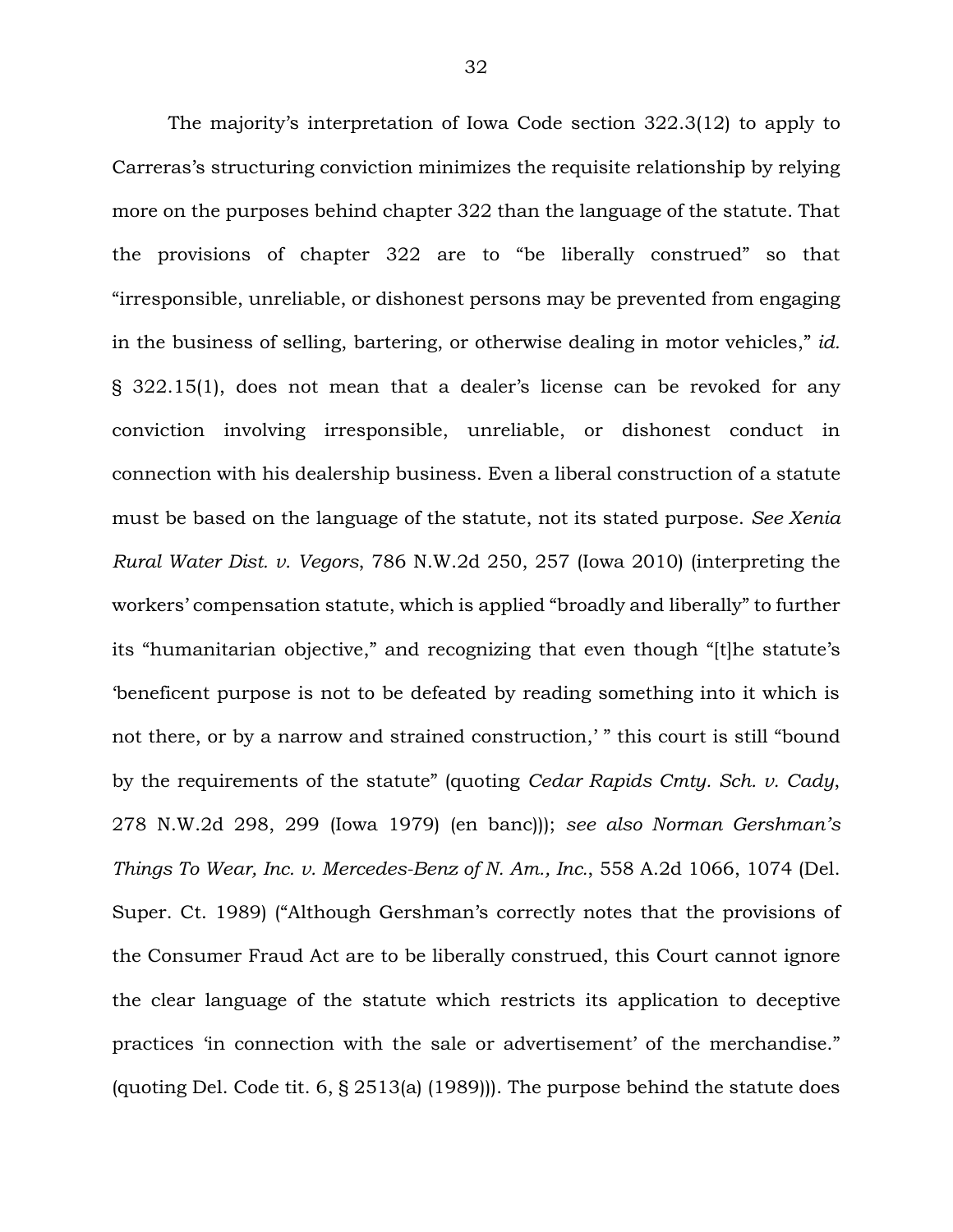not allow the majority to ignore the statute's actual language. The general assembly limited revocation of a dealer's license to convictions in connection with specific types of activities, and it is not our place to go beyond the fair import of the statute under the guise of liberal construction.

#### III.

Carreras was convicted of structuring transactions in connection with splitting large sums of cash into increments less than \$10,000 before depositing them into his bank accounts. There is no substantive or causal connection between those actions and selling vehicles or engaging in any other activity relating to motor vehicles. I would reverse Carreras's license revocation.

Appel, J., joins this concurrence in part and dissent in part.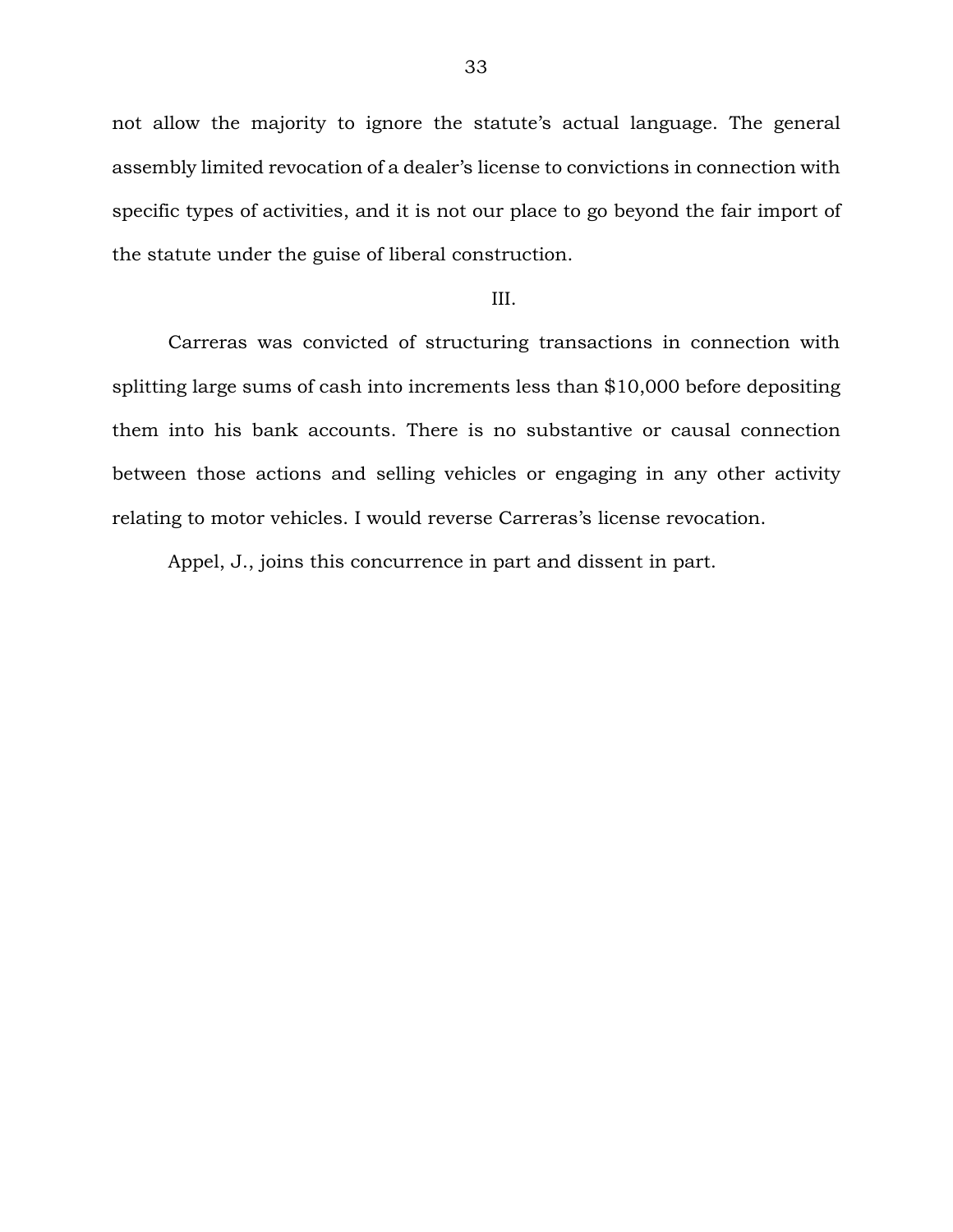## **McDERMOTT, Justice (concurring in part and dissenting in part).**

I.

I concur in the court's opinion that the phrase "in connection with" in Iowa Code section 322.3(12) (2019) applies to the criminal offense ("structuring" bank deposits) under which the government convicted Jesus Carreras. But I would reach that result based on the plain language of section 322.3(12) and without attempting to ascertain some chimerical legislative "intent" or "purpose" from beyond the text of the statute as the majority does, for reasons I elaborated in *State v. Davison*, 973 N.W.2d 276, 292–94 (Iowa 2022) (McDermott, J., concurring specially), and *State v. Cungtion*, 969 N.W.2d 501, 513–14 (Iowa 2022) (McDermott, J., concurring specially).

And because I don't believe that the language of the statute is ambiguous, I wouldn't place any thumbs on the scale in our interpretive efforts in favor of the State by giving the statute a "liberal construction." Our duty in construing a statute, "even with the instruction to construe it broadly, requires first that we provide 'a fair interpretation as opposed to a strict or crabbed one—which is what courts are supposed to provide anyway.' " *Vroegh v. Iowa Dep't of Corr.*, 972 N.W.2d 686, 702 (Iowa 2022) (quoting Antonin Scalia & Bryan A. Garner, *Reading Law: The Interpretation of Legal Texts* 233 (2012) [hereinafter Scalia & Garner]). A word or phrase is ambiguous only if "two or more quite different but almost equally plausible interpretations" might apply. Scalia & Garner at 31–32, 425; *see State v. Mathias*, 936 N.W.2d 222, 227 (Iowa 2019). Declaring ambiguity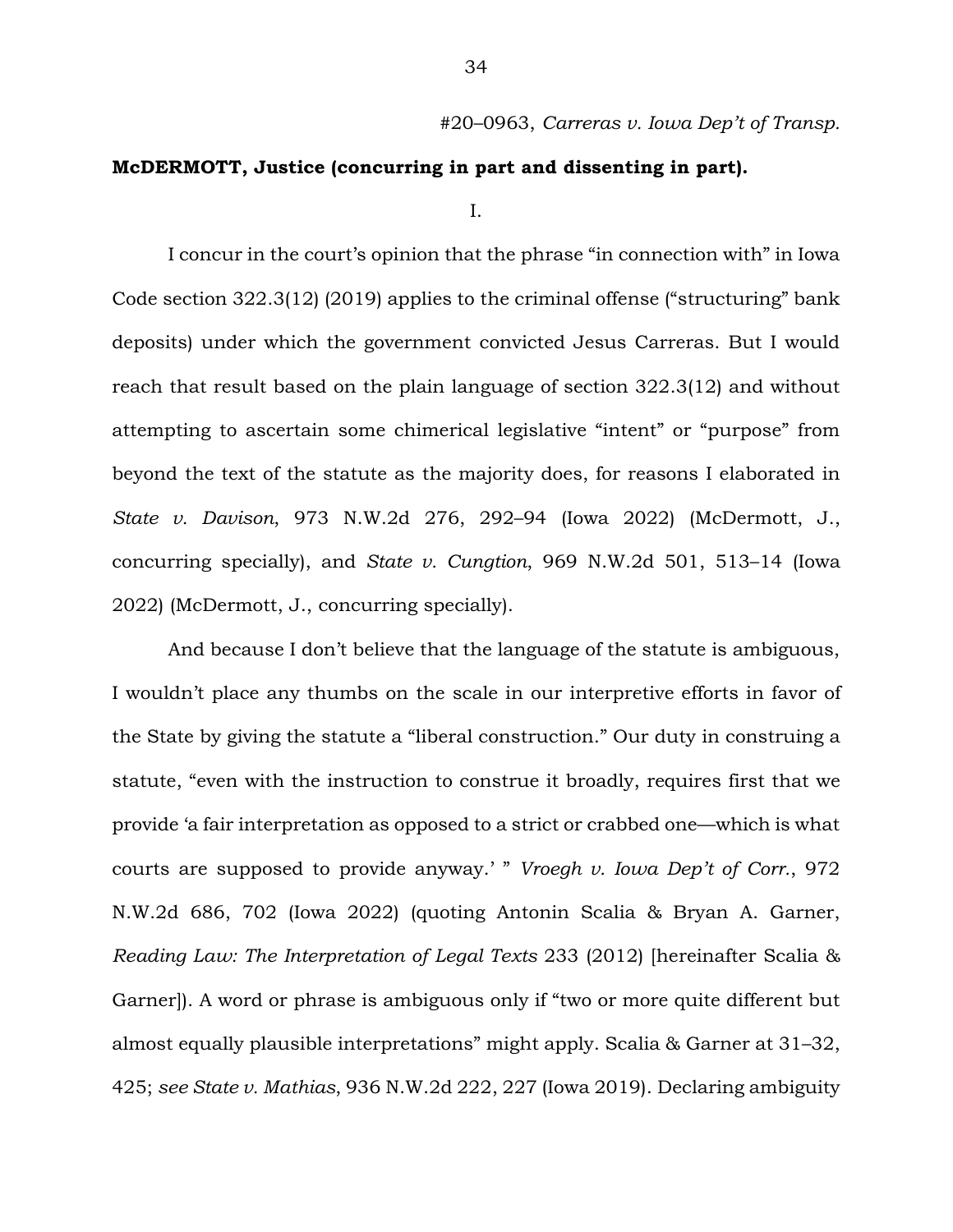whenever skilled lawyers offer divergent meanings for phrases would unnecessarily launch us into ambiguity-resolving canons in most of our cases. The majority today correctly finds there is only one plausible meaning of the phrase "in connection with" in the context of section 322.3(12).

Carreras's structuring conviction was "in connection with" the sale of motor vehicles because sufficient evidence showed that the money that was unlawfully split into multiple deposits was deposited into the business accounts of Carreras's dealership, Los Primos Auto Sales. I thus concur in part III.A of the court's opinion, and join fully the court's opinion in part III.B.

II.

But I must respectfully dissent from part III.C of the court's opinion and would instead affirm the court of appeals' holding that the period of revocation was not tolled while the parties litigated this challenge.

The majority concludes that because Carreras requested and was granted a stay to prevent his license from being revoked while he pursued his appeal, we must disregard the plain language of Iowa Code section 322.3(12) that says the revocation period runs "for a period of five years *from the date of conviction*." (Emphasis added.) I interpret the italicized language to mean what it says: that the revocation period begins on the date the person is convicted of the offense.

The statute on this point contains no scrivener's error or ambiguity. I find nothing unclear about the statutory language—and, apparently, neither does the majority. The majority instead reframes the issue as the "legal effect of the stay" that the district court entered under our judicial review statute, Iowa Code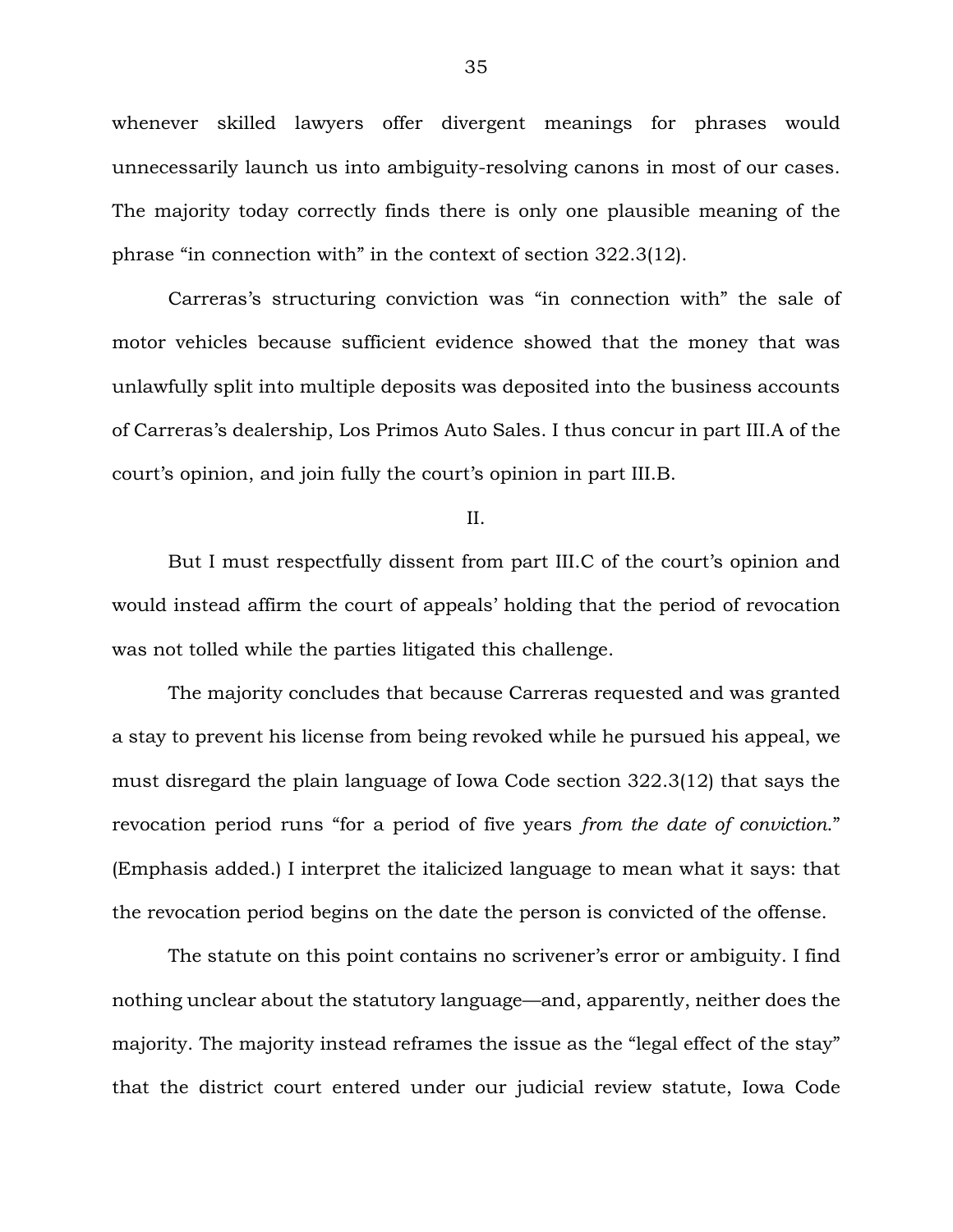section 17A.19. But what the court calls a *stay* is really *tolling*. The majority proceeds to "fix" the absence of any tolling provision by reading one in—as part-and-parcel of a stay—contrary to the plain words of the text.

The majority declares that section 322.3(12) means that a person who has been convicted of an offense in connection with selling motor vehicles shall have their license revoked for five years from the date of conviction *minus* any time the district court stayed enforcement of the revocation. But again, that's not what the legislature wrote in the statute: The legislature included a specific start date—"the date of conviction"—without providing for any tolling of that period. Id. § 322.3(12). Canons of statutory interpretation require that every word and every provision in a statute is to be given effect, if possible, and not deemed mere surplusage. *Bribriesco-Ledger v. Klipsch*, 957 N.W.2d 646, 650–51 (Iowa 2021). And at the same time, we aren't permitted to read words into a statute when the legislature chose not to include them. As Justice Brandeis put the point: "To supply omissions transcends the judicial function." *Iselin v. United States*, 270 U.S. 245, 251 (1926).

A *stay* is a "postponement or halting of a proceeding, judgment, or the like." *Stay*, *Black's Law Dictionary* (11th ed. 2019). In this case, the stay issued under section 17A.19 stopped the DOT from revoking Carreras's license during his appeal. But to *toll* in this context means "to stop the running of; to abate." *Toll*, *Black's Law Dictionary* (11th ed. 2019). Tolling stops a clock during a particular period; staying, by contrast, stops an action to enforce some claimed right. When the majority states that "the revocation period *was stopped* pending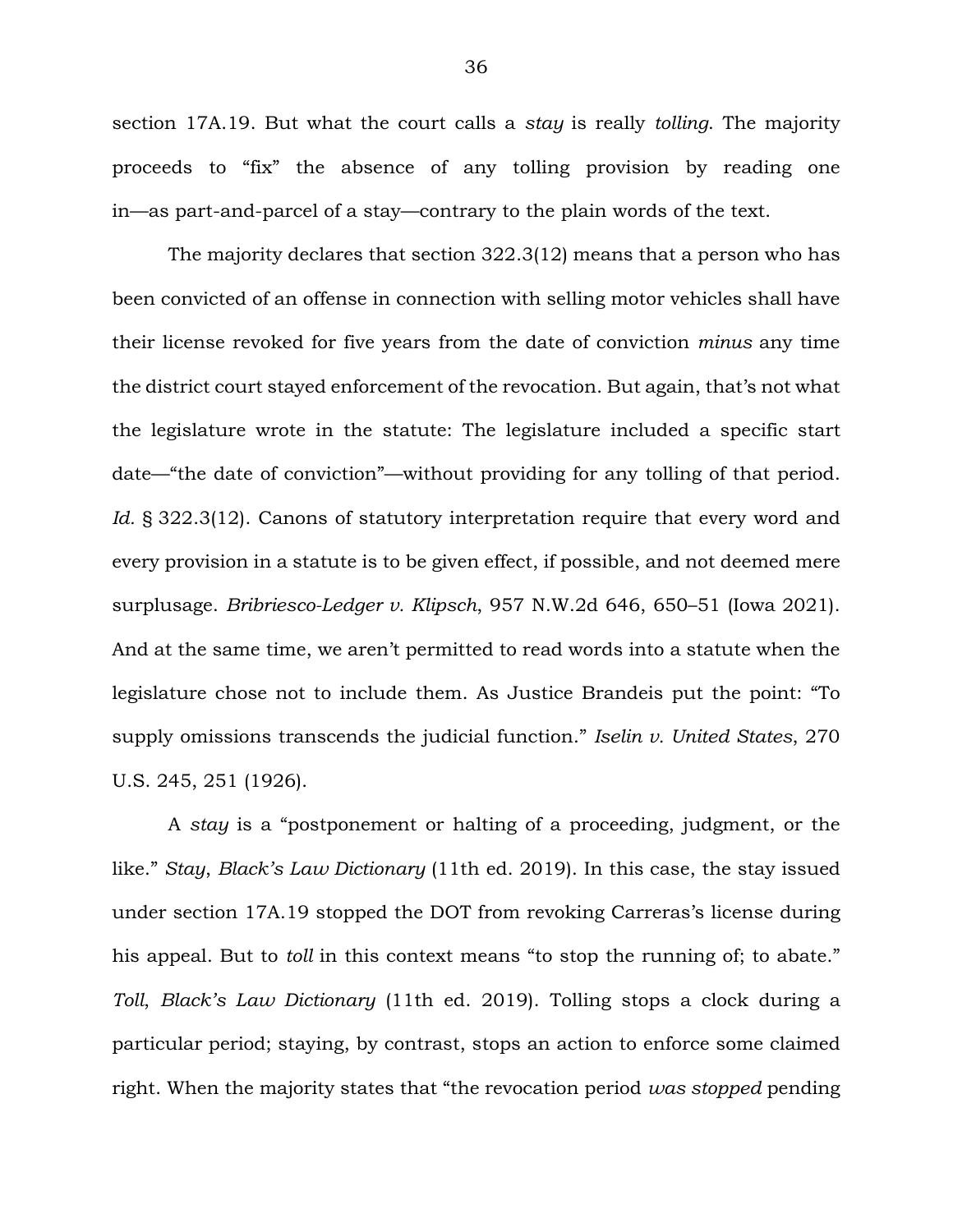Carreras's challenge to the revocation order through administrative and judicial stays," the majority commandeers a power to toll when the statutes at issue express no such power. (Emphasis added.)

The majority relies heavily on language in *Hanna v. State Liquor Control Commission*, 179 N.W.2d 374, 376 (Iowa 1970). But that case involved a court staying its own order—not a statute that set forth a legislatively determined start date—and thus doesn't address the question this case poses. In *Hanna*, the Liquor Control Commission entered a court order suspending Hanna's liquor license "for a period of six months ending August 1, 1968." *Id.* at 375. The district court then stayed the Commission's suspension pending Hanna's application for a writ of certiorari. *Id.* After the Commission's "August 1, 1968" date passed, Hanna argued that the matter was moot. *Id.* We rejected Hanna's argument. *Id.*  at 376. Hanna's period of revocation was not based on a start date established by *statute* but the Commission's calculated end date in it's earlier *order*. *See id.*  at 375. In this case, even the majority agrees that Carreras's period of revocation had already started running under the statute before the DOT initiated its revocation proceedings.

More analogous cases have addressed similar questions about whether, for instance, a stay in bankruptcy (to stop collection efforts) triggered by 11 U.S.C. section 362 tolls the running of the statutory redemption period to buy back a property after a mortgage foreclosure. Many courts have held that a bankruptcy *stay* does not *toll* the redemption period. *See Johnson v. First Nat'l*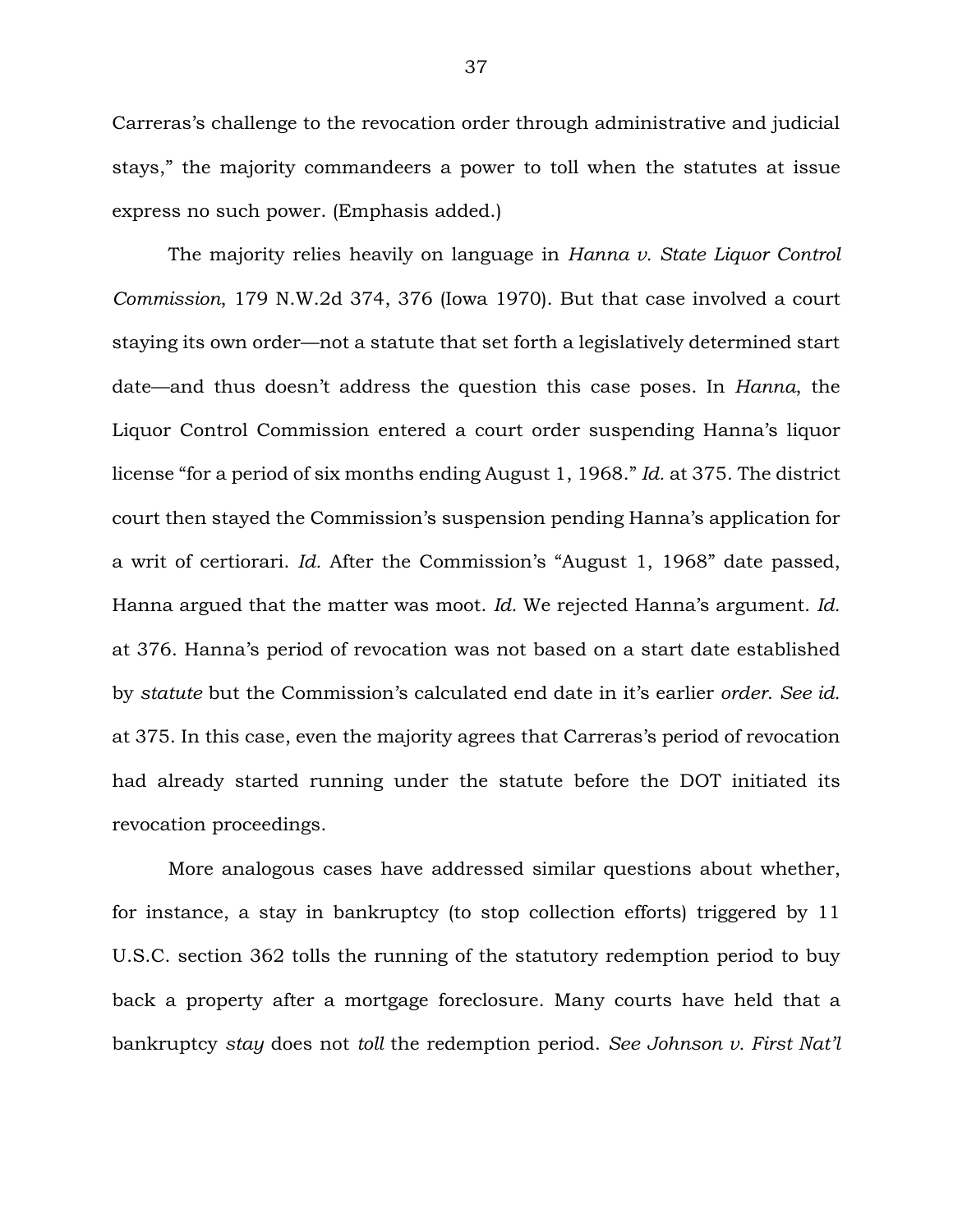*Bank of Montevideo*, 719 F.2d 270, 276–77 (8th Cir. 1983) (collecting cases). One court explained its reasoning for treating the two concepts differently in this way:

The simple word "stay" is not appropriate to accomplish what is in fact a suspension or tolling of time. Those apt terms "suspension", or "tolling" were certainly available to the drafters of the Bankruptcy Code as they were to the drafters of the Bankruptcy Act and the Bankruptcy Rules, and it is instructive that they were not employed in Section 362(a).

*Ecklund & Swedlund Dev. Corp. v. Hennepin Fed. Sav. & Loan Ass'n of Minneapolis* (*In re Ecklund & Swedlund Dev. Corp.*), 17 B.R. 451, 455 (Bankr. D. Minn. 1981).

The same must be said of sections 17A.19 and 322.3(12). The legislature knows how to provide a tolling remedy when it wants to. Iowa Code section 901.5A(4), which addresses a court's ability to reopen a criminal sentence, explicitly differentiates between *staying* proceedings and *tolling* time, stating: "The filing of a motion or the reopening of a sentence under this section shall not constitute grounds to stay any other court proceedings, or to toll or restart the time for filing of any post-trial motion or any appeal." Of course, we presume words and phrases to bear the same meaning throughout a text. *State v. Richardson*, 890 N.W.2d 609, 619 (Iowa 2017); Scalia & Garner at 170. A statute's material variation in terms—distinguishing in the same sentence between *stay* and *toll*—suggests that they refer to different things. *Bribriesco-Ledger*, 957 N.W.2d at 650.

And as to regulatory sanctions even more specifically, "[t]he legislature knows how to delay collateral consequences of a conviction pending an appeal." *Maxwell v. Iowa Dep't of Pub. Safety*, 903 N.W.2d 179, 184 (Iowa 2017). For